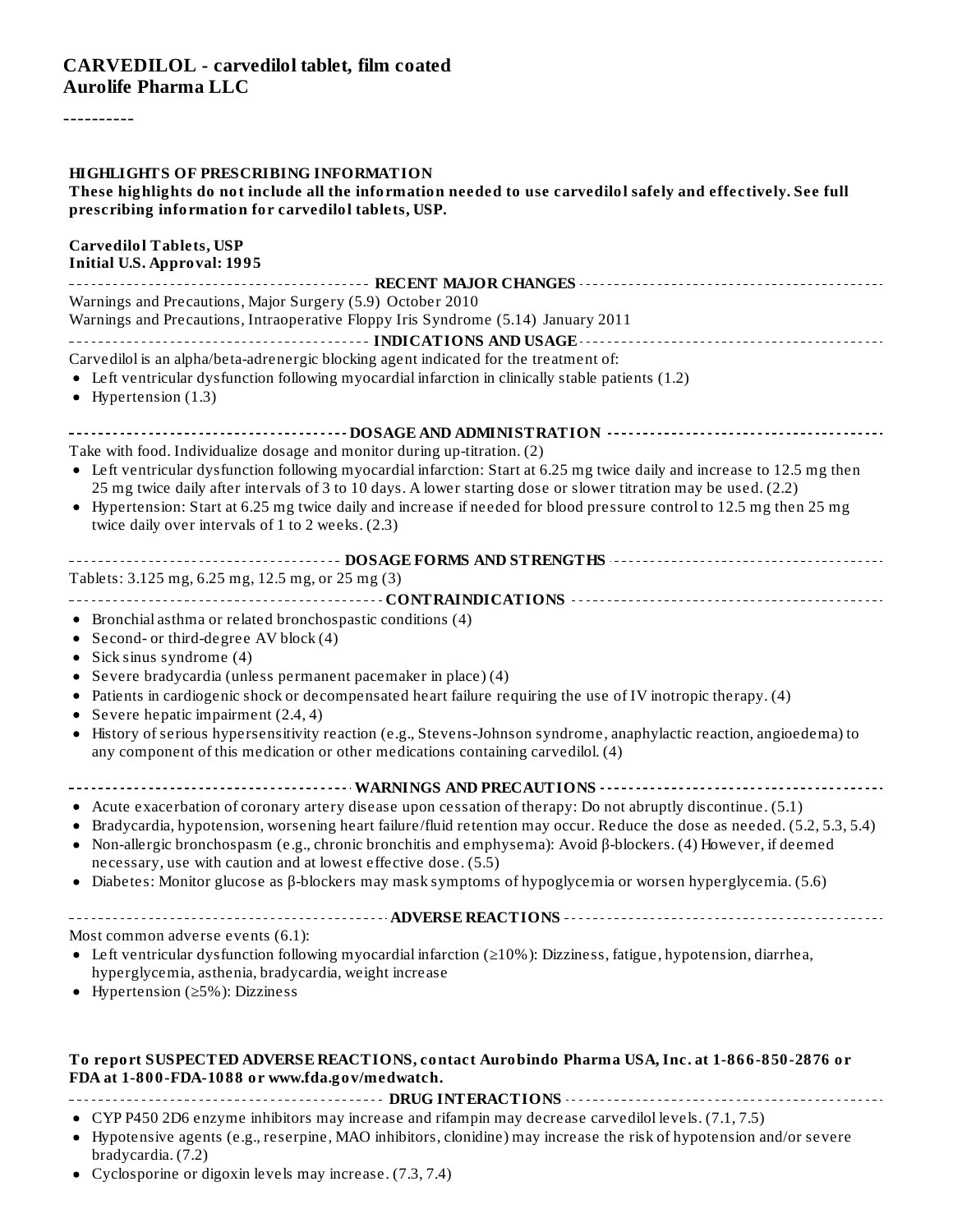- Both digitalis glycosides and β-blockers slow atrioventricular conduction and decrease heart rate. Concomitant use can increase the risk of bradycardia. (7.4)
- Amiodarone may increase carvedilol levels resulting in further slowing of the heart rate or cardiac conduction. (7.6)
- Verapamil- or diltiazem-type calcium channel blockers may affect ECG and/or blood pressure. (7.7)
- Insulin and oral hypoglycemics action may be enhanced. (7.8)

#### **See 17 for PATIENT COUNSELING INFORMATION and FDA-approved patient labeling.**

**Revised: 6/2011**

#### **FULL PRESCRIBING INFORMATION: CONTENTS\* 1 INDICATIONS AND USAGE**

- 1.2 Left Ventricular Dysfunction Following Myocardial Infarction
- 1.3 Hypertension

#### **2 DOSAGE AND ADMINISTRATION**

2.2 Left Ventricular Dysfunction Following Myocardial Infarction

- 2.3 Hypertension
- 2.4 Hepatic Impairment
- **3 DOSAGE FORMS AND STRENGTHS**

#### **4 CONTRAINDICATIONS**

#### **5 WARNINGS AND PRECAUTIONS**

- 5.1 Cessation of Therapy
- 5.2 Bradycardia
- 5.3 Hypotension
- 5.4 Heart Failure/Fluid Retention
- 5.5 Non-allergic Bronchospasm
- 5.6 Glycemic Control in Type 2 Diabetes
- 5.7 Peripheral Vascular Disease
- 5.8 Deterioration of Renal Function
- 5.9 Major Surgery
- 5.10 Thyrotoxicosis
- 5.11 Pheochromocytoma
- 5.12 Prinzmetal's Variant Angina
- 5.13 Risk of Anaphylactic Reaction
- 5.14 Intraoperative Floppy Iris Syndrome

#### **6 ADVERSE REACTIONS**

- 6.1 Clinical Studies Experience
- 6.2 Laboratory Abnormalities
- 6.3 Postmarketing Experience

## **7 DRUG INTERACTIONS**

- 7.1 CYP2D6 Inhibitors and Poor Metabolizers
- 7.2 Hypotensive Agents
- 7.3 Cyclosporine
- 7.4 Digitalis Glycosides
- 7.5 Inducers/Inhibitors of Hepatic Metabolism
- 7.6 Amiodarone
- 7.7 Calcium Channel Blockers
- 7.8 Insulin or Oral Hypoglycemics
- 7.9 Anesthesia

## **8 USE IN SPECIFIC POPULATIONS**

- 8.1 Pregnancy
- 8.3 Nursing Mothers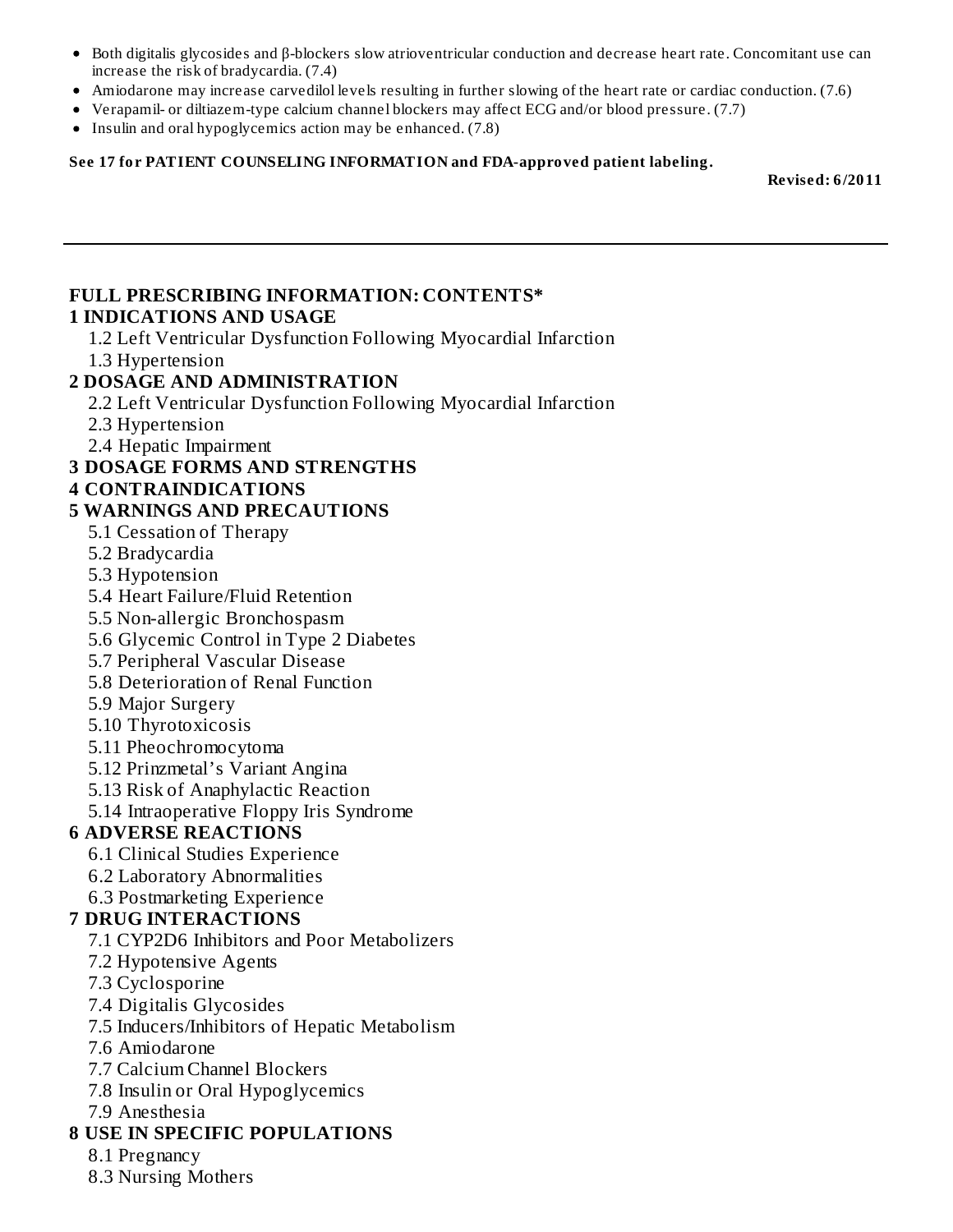8.4 Pediatric Use 8.5 Geriatric Use **10 OVERDOSAGE 11 DESCRIPTION 12 CLINICAL PHARMACOLOGY** 12.1 Mechanism of Action 12.2 Pharmacodynamics 12.3 Pharmacokinetics 12.4 Specific Populations 12.5 Drug-Drug Interactions **13 NONCLINICAL TOXICOLOGY** 13.1 Carcinogenesis, Mutagenesis, Impairment of Fertility **14 CLINICAL STUDIES** 14.2 Left Ventricular Dysfunction Following Myocardial Infarction 14.3 Hypertension 14.4 Hypertension With Type 2 Diabetes Mellitus **16 HOW SUPPLIED/STORAGE AND HANDLING 17 PATIENT COUNSELING INFORMATION** 17.1 Patient Advice

\* Sections or subsections omitted from the full prescribing information are not listed.

## **FULL PRESCRIBING INFORMATION**

#### **1 INDICATIONS AND USAGE**

#### **1.2 Left Ventricular Dysfunction Following Myocardial Infarction**

Carvedilol tablets, USP are indicated to reduce cardiovascular mortality in clinically stable patients who have survived the acute phase of a myocardial infarction and have a left ventricular ejection fraction of ≤40% (with or without symptomatic heart failure) *[see Clinical Studies (14.2)]*.

#### **1.3 Hypertension**

Carvedilol tablets, USP are indicated for the management of essential hypertension *[see Clinical Studies (14.3, 14.4)]*. It can be used alone or in combination with other antihypertensive agents, especially thiazide-type diuretics *[see Drug Interactions (7.2)].*

#### **2 DOSAGE AND ADMINISTRATION**

Carvedilol tablets should be taken with food to slow the rate of absorption and reduce the incidence of orthostatic effects.

#### **2.2 Left Ventricular Dysfunction Following Myocardial Infarction**

DOSAGE MUST BE INDIVIDUALIZED AND MONITORED DURING UP-TITRATION. Treatment with carvedilol tablets may be started as an inpatient or outpatient and should be started after the patient is hemodynamically stable and fluid retention has been minimized. It is recommended that carvedilol tablets be started at 6.25 mg twice daily and increased after 3 to 10 days, based on tolerability, to 12.5 mg twice daily, then again to the target dose of 25 mg twice daily. A lower starting dose may be used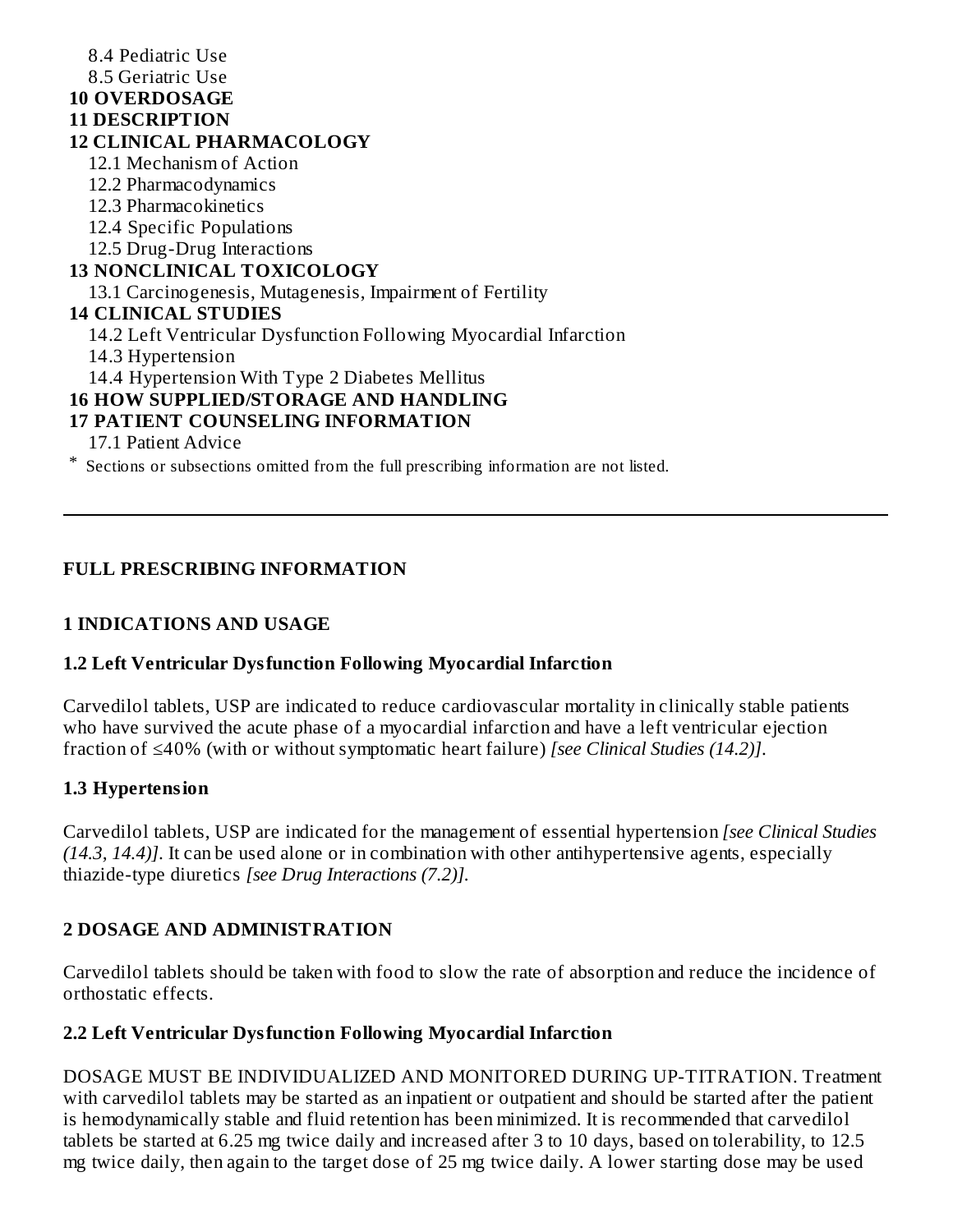(3.125 mg twice daily) and/or the rate of up-titration may be slowed if clinically indicated (e.g., due to low blood pressure or heart rate, or fluid retention). Patients should be maintained on lower doses if higher doses are not tolerated. The recommended dosing regimen need not be altered in patients who received treatment with an IV or oral β-blocker during the acute phase of the myocardial infarction.

## **2.3 Hypertension**

DOSAGE MUST BE INDIVIDUALIZED. The recommended starting dose of carvedilol tablets is 6.25 mg twice daily. If this dose is tolerated, using standing systolic pressure measured about 1 hour after dosing as a guide, the dose should be maintained for 7 to 14 days, and then increased to 12.5 mg twice daily if needed, based on trough blood pressure, again using standing systolic pressure one hour after dosing as a guide for tolerance. This dose should also be maintained for 7 to 14 days and can then be adjusted upward to 25 mg twice daily if tolerated and needed. The full antihypertensive effect of carvedilol tablets is seen within 7 to 14 days. Total daily dose should not exceed 50 mg.

Concomitant administration with a diuretic can be expected to produce additive effects and exaggerate the orthostatic component of carvedilol action.

## **2.4 Hepatic Impairment**

Carvedilol tablets should not be given to patients with severe hepatic impairment *[see Contraindications (4)]*.

## **3 DOSAGE FORMS AND STRENGTHS**

Carvedilol tablets 3.125 mg are white to off-white, oval shaped, film-coated tablets debossed with 'E' on one side and '01' on the other side. The 6.25 mg are white to off-white, oval shaped, film-coated tablets debossed with 'E' on one side and '02' on the other side. The 12.5 mg are white to off-white, oval shaped, film-coated tablets debossed with 'E' on one side and '03' on the other side. The 25 mg are white to off-white, oval shaped, film-coated tablets debossed with 'E' on one side and '04' on the other side.

## **4 CONTRAINDICATIONS**

Carvedilol tablets are contraindicated in the following conditions:

- Bronchial asthma or related bronchospastic conditions. Deaths from status asthmaticus have been reported following single doses of carvedilol tablets.
- Second- or third-degree AV block
- Sick sinus syndrome
- Severe bradycardia (unless a permanent pacemaker is in place)
- Patients with cardiogenic shock or who have decompensated heart failure requiring the use of intravenous inotropic therapy. Such patients should first be weaned from intravenous therapy before initiating carvedilol tablets.
- Patients with severe hepatic impairment
- Patients with a history of a serious hypersensitivity reaction (e.g., Stevens-Johnson syndrome, anaphylactic reaction, angioedema) to any component of this medication or other medications containing carvedilol.

# **5 WARNINGS AND PRECAUTIONS**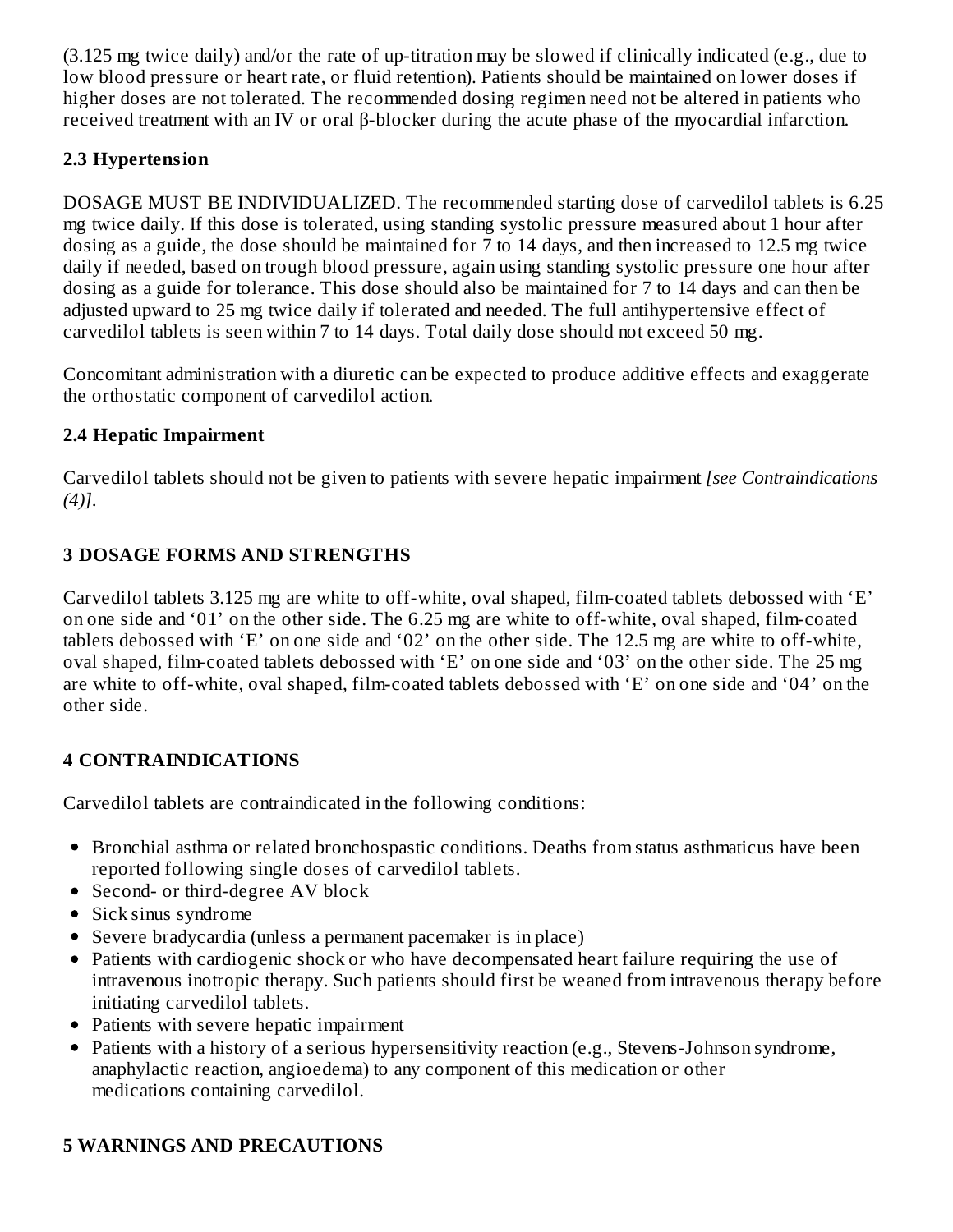## **5.1 Cessation of Therapy**

**Patients with coronary artery dis eas e, who are being treated with carvedilol, should be advis ed against abrupt dis continuation of therapy. Severe exacerbation of angina and the occurrence of myocardial infarction and ventricular arrhythmias have been reported in angina patients following the abrupt dis continuation of therapy with β-blockers. The last 2 complications may occur with or without preceding exacerbation of the angina pectoris. As with other β-blockers, when dis continuation of carvedilol is planned, the patients should be carefully obs erved and advis ed to limit physical activity to a minimum. Carvedilol should be dis continued over 1 to 2 weeks whenever possible. If the angina wors ens or acute coronary insufficiency develops, it is recommended that carvedilol be promptly reinstituted, at least temporarily. Becaus e coronary** artery disease is common and may be unrecognized, it may be prudent not to discontinue therapy **with carvedilol abruptly even in patients treated only for hypertension or heart failure.**

## **5.2 Bradycardia**

In clinical trials, carvedilol caused bradycardia in about 2% of hypertensive patients, and 6.5% of myocardial infarction patients with left ventricular dysfunction. If pulse rate drops below 55 beats/minute, the dosage should be reduced.

## **5.3 Hypotension**

Postural hypotension occurred in 1.8% and syncope in 0.1% of hypertensive patients, primarily following the initial dose or at the time of dose increase and was a cause for discontinuation of therapy in 1% of patients.

In the CAPRICORN study of survivors of an acute myocardial infarction, hypotension or postural hypotension occurred in 20.2% of patients receiving carvedilol compared to 12.6% of placebo patients. Syncope was reported in 3.9% and 1.9% of patients, respectively. These events were a cause for discontinuation of therapy in 2.5% of patients receiving carvedilol, compared to 0.2% of placebo patients.

Starting with a low dose, administration with food, and gradual up-titration should decrease the likelihood of syncope or excessive hypotension *[see Dosage and Administration (2.2, 2.3)]*. During initiation of therapy, the patient should be cautioned to avoid situations such as driving or hazardous tasks, where injury could result should syncope occur.

## **5.4 Heart Failure/Fluid Retention**

Worsening heart failure or fluid retention may occur during up-titration of carvedilol. If such symptoms occur, diuretics should be increased and the carvedilol dose should not be advanced until clinical stability resumes *[see Dosage and Administration (2)]*. Occasionally it is necessary to lower the carvedilol dose or temporarily discontinue it. Such episodes do not preclude subsequent successful titration of, or a favorable response to, carvedilol.

## **5.5 Non-allergic Bronchospasm**

Patients with bronchospastic disease (e.g., chronic bronchitis and emphysema) should, in general, not receive β-blockers. Carvedilol may be used with caution, however, in patients who do not respond to, or cannot tolerate, other antihypertensive agents. It is prudent, if carvedilol is used, to use the smallest effective dose, so that inhibition of endogenous or exogenous β-agonists is minimized.

In clinical trials of patients with bronchospastic disease were enrolled if they did not require oral or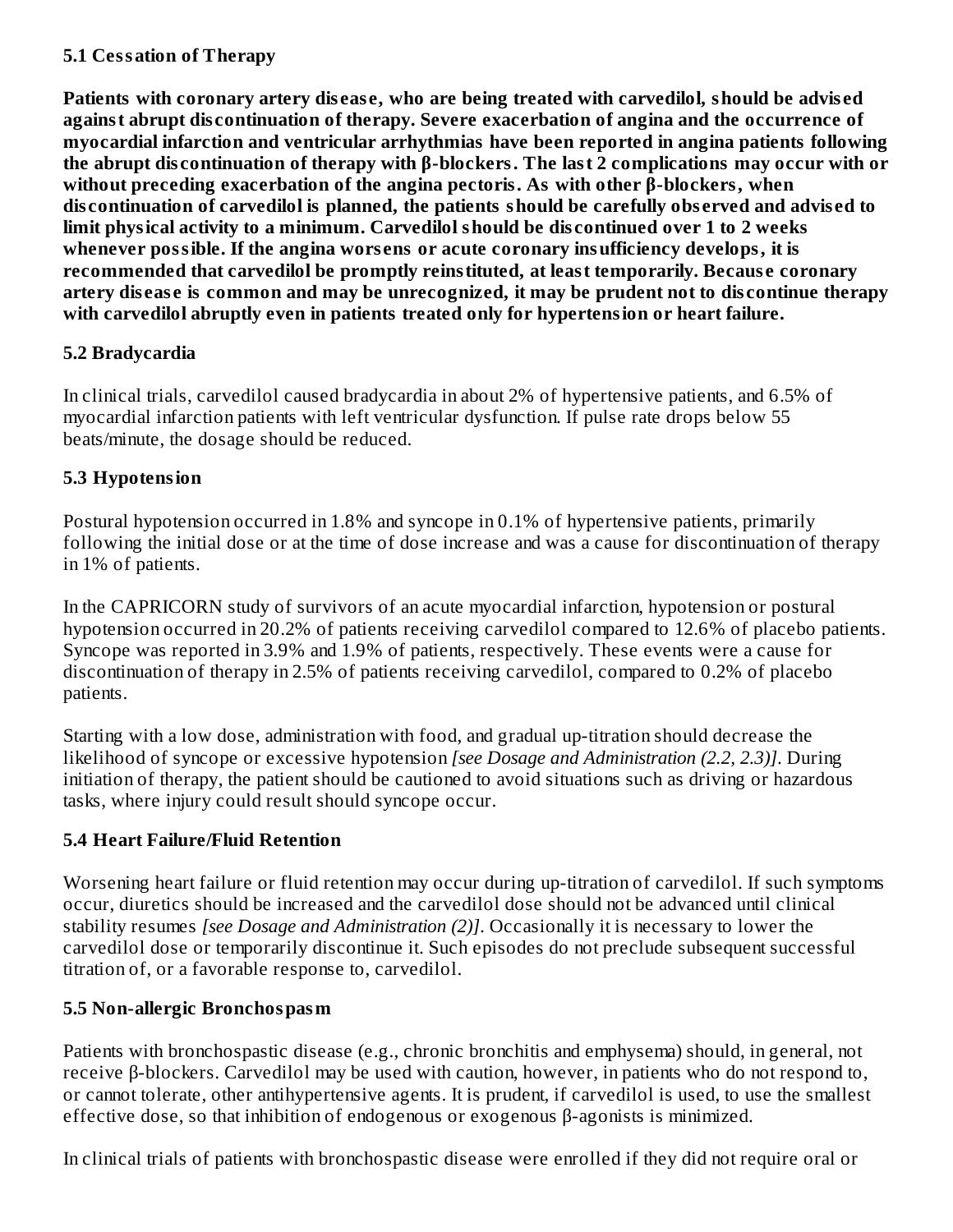inhaled medication to treat their bronchospastic disease. In such patients, it is recommended that carvedilol be used with caution. The dosing recommendations should be followed closely and the dose should be lowered if any evidence of bronchospasm is observed during up-titration.

## **5.6 Glycemic Control in Type 2 Diabetes**

In general, β-blockers may mask some of the manifestations of hypoglycemia, particularly tachycardia. Nonselective β-blockers may potentiate insulin-induced hypoglycemia and delay recovery of serum glucose levels. Patients subject to spontaneous hypoglycemia, or diabetic patients receiving insulin or oral hypoglycemic agents, should be cautioned about these possibilities.

Studies designed to examine the effects of carvedilol on glycemic control in patients with diabetes and heart failure have not been conducted.

In a study designed to examine the effects of carvedilol on glycemic control in a population with mildto-moderate hypertension and well-controlled type 2 diabetes mellitus, carvedilol had no adverse effect on glycemic control, based on HbA1c measurements *[see Clinical Studies (14.4)].*

## **5.7 Peripheral Vas cular Dis eas e**

β-blockers can precipitate or aggravate symptoms of arterial insufficiency in patients with peripheral vascular disease. Caution should be exercised in such individuals.

## **5.8 Deterioration of Renal Function**

Rarely, use of carvedilol in patients with heart failure has resulted in deterioration of renal function. Patients at risk appear to be those with low blood pressure (systolic blood pressure <100 mm Hg), ischemic heart disease and diffuse vascular disease, and/or underlying renal insufficiency. Renal function has returned to baseline when carvedilol was stopped. In patients with these risk factors it is recommended that renal function be monitored during up-titration of carvedilol and the drug discontinued or dosage reduced if worsening of renal function occurs.

## **5.9 Major Surgery**

Chronically administered beta-blocking therapy should not be routinely withdrawn prior to major surgery; however, the impaired ability of the heart to respond to reflex adrenergic stimuli may augment the risks of general anesthesia and surgical procedures.

## **5.10 Thyrotoxicosis**

β-adrenergic blockade may mask clinical signs of hyperthyroidism, such as tachycardia. Abrupt withdrawal of β-blockade may be followed by an exacerbation of the symptoms of hyperthyroidism or may precipitate thyroid storm.

## **5.11 Pheochromocytoma**

In patients with pheochromocytoma, an α-blocking agent should be initiated prior to the use of any βblocking agent. Although carvedilol has both  $\alpha$ - and  $\beta$ -blocking pharmacologic activities, there has been no experience with its use in this condition. Therefore, caution should be taken in the administration of carvedilol to patients suspected of having pheochromocytoma.

## **5.12 Prinzmetal's Variant Angina**

Agents with non-selective β-blocking activity may provoke chest pain in patients with Prinzmetal's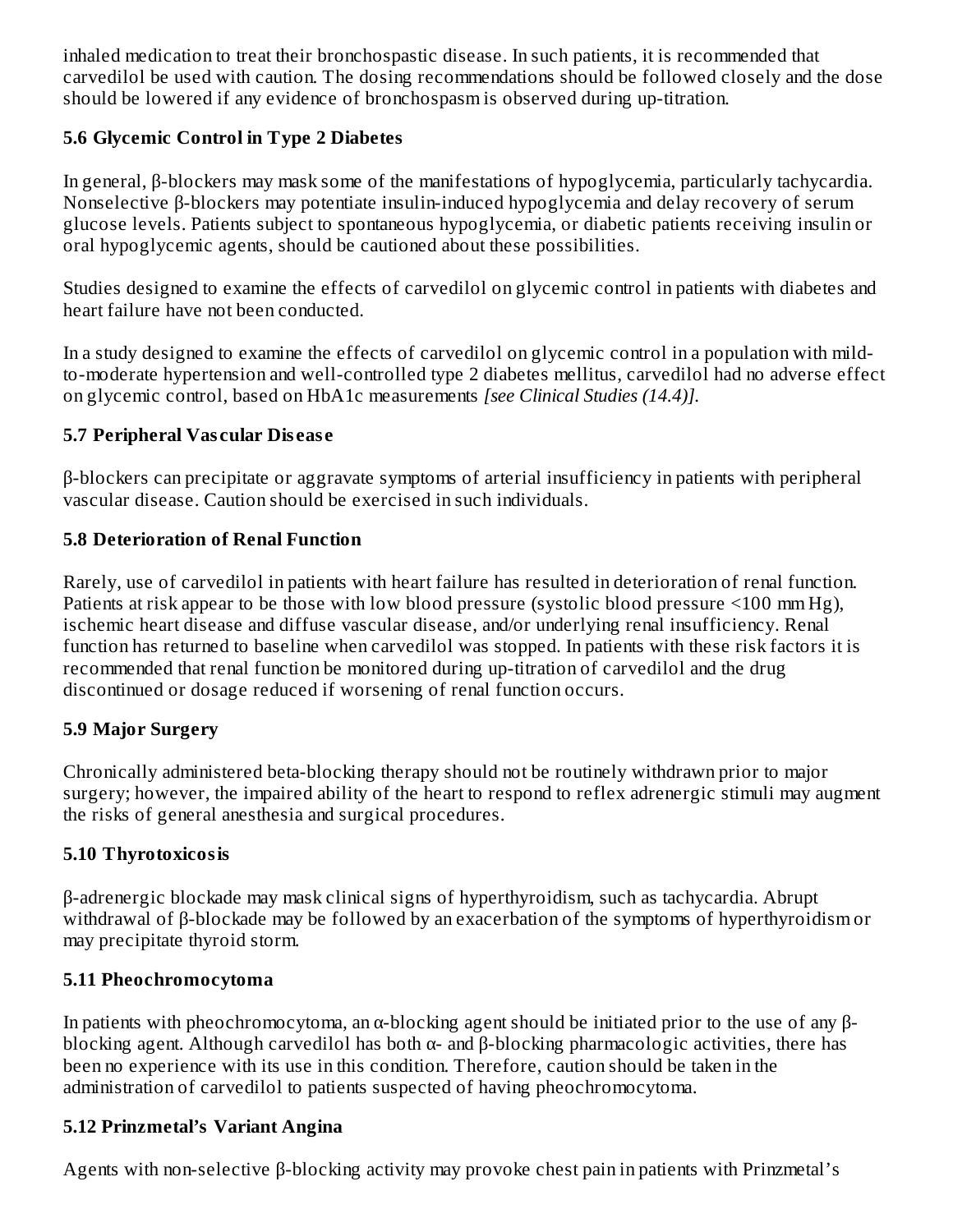variant angina. There has been no clinical experience with carvedilol in these patients although the αblocking activity may prevent such symptoms. However, caution should be taken in the administration of carvedilol to patients suspected of having Prinzmetal's variant angina.

## **5.13 Risk of Anaphylactic Reaction**

While taking β-blockers, patients with a history of severe anaphylactic reaction to a variety of allergens may be more reactive to repeated challenge, either accidental, diagnostic, or therapeutic. Such patients may be unresponsive to the usual doses of epinephrine used to treat allergic reaction.

## **5.14 Intraoperative Floppy Iris Syndrome**

Intraoperative Floppy Iris Syndrome (IFIS) has been observed during cataract surgery in some patients treated with alpha-1 blockers (carvedilol is an alpha/beta blocker). This variant of small pupil syndrome is characterized by the combination of a flaccid iris that billows in response to intraoperative irrigation currents, progressive intraoperative miosis despite preoperative dilation with standard mydriatic drugs, and potential prolapse of the iris toward the phacoemulsification incisions. The patient's ophthalmologist should be prepared for possible modifications to the surgical technique, such as utilization of iris hooks, iris dilator rings, or viscoelastic substances. There does not appear to be a benefit of stopping alpha-1 blocker therapy prior to cataract surgery.

## **6 ADVERSE REACTIONS**

## **6.1 Clinical Studies Experience**

Carvedilol has been evaluated for safety in patients with left ventricular dysfunction following myocardial infarction and in hypertensive patients. The observed adverse event profile was consistent with the pharmacology of the drug and the health status of the patients in the clinical trials. Adverse events reported for each of these patient populations are provided below. Excluded are adverse events considered too general to be informative, and those not reasonably associated with the use of the drug because they were associated with the condition being treated or are very common in the treated population. Rates of adverse events were generally similar across demographic subsets (men and women, elderly and non-elderly, blacks and non-blacks).

Left Ventricular Dysfunction Following Myocardial Infarction: Carvedilol has been evaluated for safety in survivors of an acute myocardial infarction with left ventricular dysfunction in the CAPRICORN trial which involved 969 patients who received carvedilol and 980 who received placebo. Approximately 75% of the patients received carvedilol for at least 6 months and 53% received carvedilol for at least 12 months. Patients were treated for an average of 12.9 months and 12.8 months with carvedilol and placebo, respectively.

The following adverse events were reported with a frequency of  $>1\%$  but  $\leq 3\%$  and more frequently with carvedilol: Flu syndrome, cerebrovascular accident, peripheral vascular disorder, hypotonia, depression, gastrointestinal pain, arthritis, and gout. The overall rates of discontinuations due to adverse events were similar in both groups of patients. In this database, the only cause of discontinuation >1%, and occurring more often on carvedilol was hypotension (1.5% on carvedilol, 0.2% on placebo).

Hypertension: Carvedilol has been evaluated for safety in hypertension in more than 2,193 patients in U.S. clinical trials and in 2,976 patients in international clinical trials. Approximately 36% of the total treated population received carvedilol for at least 6 months. Most adverse events reported during therapy with carvedilol were of mild to moderate severity. In U.S. controlled clinical trials directly comparing carvedilol in doses up to 50 mg ( $n = 1,142$ ) to placebo ( $n = 462$ ), 4.9% of patients receiving carvedilol discontinued for adverse events versus 5.2% of placebo patients. Although there was no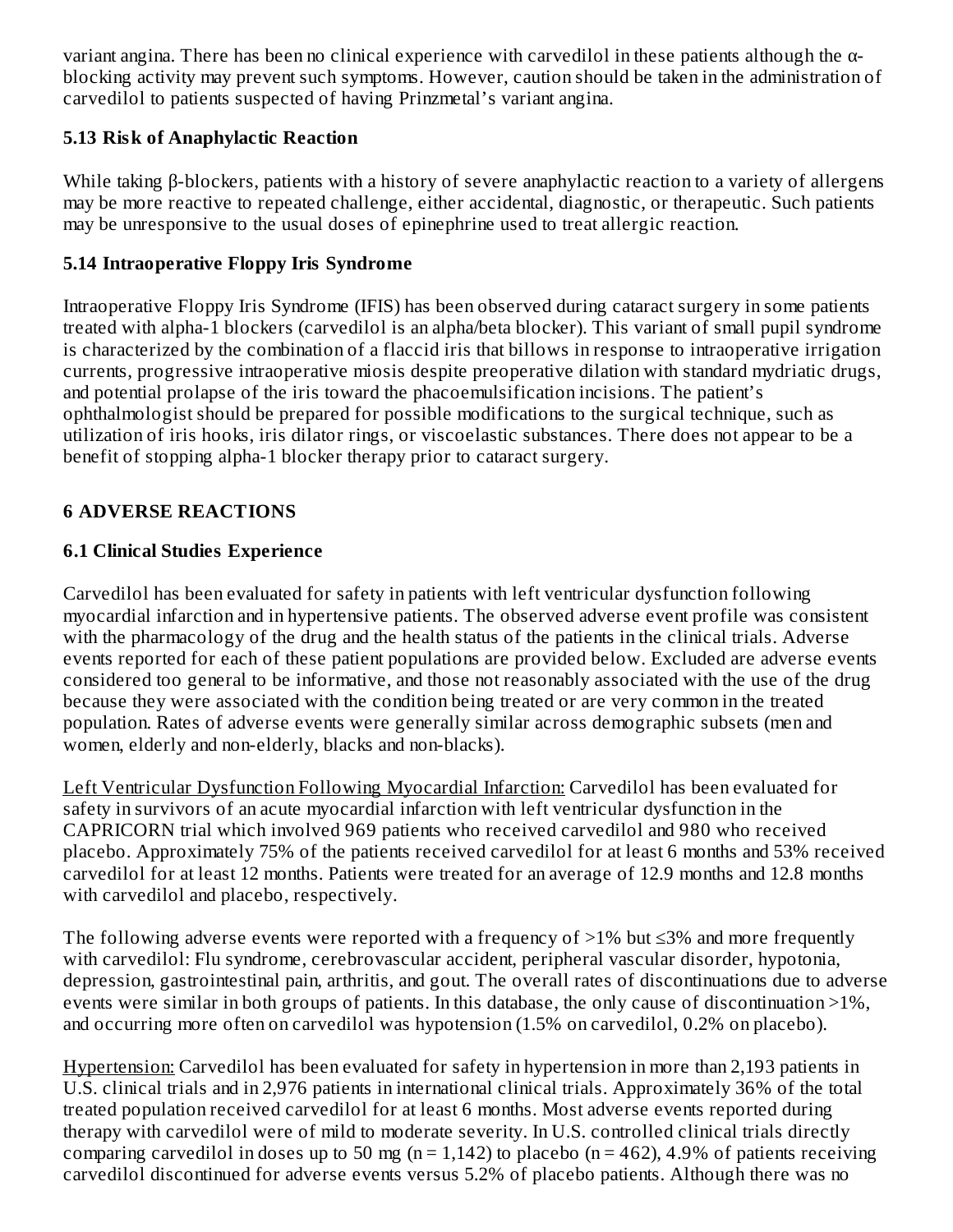overall difference in discontinuation rates, discontinuations were more common in the carvedilol group for postural hypotension (1% versus 0). The overall incidence of adverse events in U.S. placebocontrolled trials increased with increasing dose of carvedilol. For individual adverse events this could only be distinguished for dizziness, which increased in frequency from 2% to 5% as total daily dose increased from 6.25 mg to 50 mg.

Table 1 shows adverse events in U.S. placebo-controlled clinical trials for hypertension that occurred with an incidence of ≥1% regardless of causality, and that were more frequent in drug-treated patients than placebo-treated patients.

#### **Table 1. Advers e Events (%) Occurring in U.S. Placebo-Controlled Hypertension Trials (Incidence ≥1%, Regardless of Causality)\***

|                                                                                                                                    | <b>Carvedilol</b> | <b>Placebo</b> |
|------------------------------------------------------------------------------------------------------------------------------------|-------------------|----------------|
|                                                                                                                                    | $(n = 1, 142)$    | $(n = 462)$    |
| Cardiovas cular                                                                                                                    |                   |                |
| <b>Bradycardia</b>                                                                                                                 | C                 |                |
| Postural hypotension                                                                                                               | ר                 |                |
| Peripheral edema                                                                                                                   |                   |                |
| <b>Central Nervous System</b>                                                                                                      |                   |                |
| <b>Dizziness</b>                                                                                                                   | 6                 | 5              |
| Insomnia                                                                                                                           | ר                 |                |
| <b>Gas trointes tinal</b>                                                                                                          |                   |                |
| Diarrhea                                                                                                                           | $\overline{2}$    |                |
| Hematologic                                                                                                                        |                   |                |
| Thrombocytopenia                                                                                                                   |                   |                |
| <b>Metabolic</b>                                                                                                                   |                   |                |
| Hypertriglyceridemia<br>$\overline{\ast}$ $\overline{\phantom{a}}$<br>the company's company's company's company's<br>$\sim$ $\sim$ |                   |                |

Shown are events with rate >1% rounded to nearest integer. \*

Dyspnea and fatigue were also reported in these studies, but the rates were equal or greater in patients who received placebo.

The following adverse events not described above were reported as possibly or probably related to carvedilol in worldwide open or controlled trials with carvedilol in patients with hypertension.

## **Incidence >0.1% to ≤1%**

*Cardiovascular:* Peripheral ischemia, tachycardia.

*Central and Peripheral Nervous System:* Hypokinesia.

*Gastrointestinal:* Bilirubinemia, increased hepatic enzymes (0.2% of hypertension patients were discontinued from therapy because of increases in hepatic enzymes) *[see Adverse Reactions (6.2)]*.

*Psychiatric:* Nervousness, sleep disorder, aggravated depression, impaired concentration, abnormal thinking, paroniria, emotional lability.

*Respiratory System:* Asthma *[see Contraindications (4)]*.

*Reproductive, male:* Decreased libido.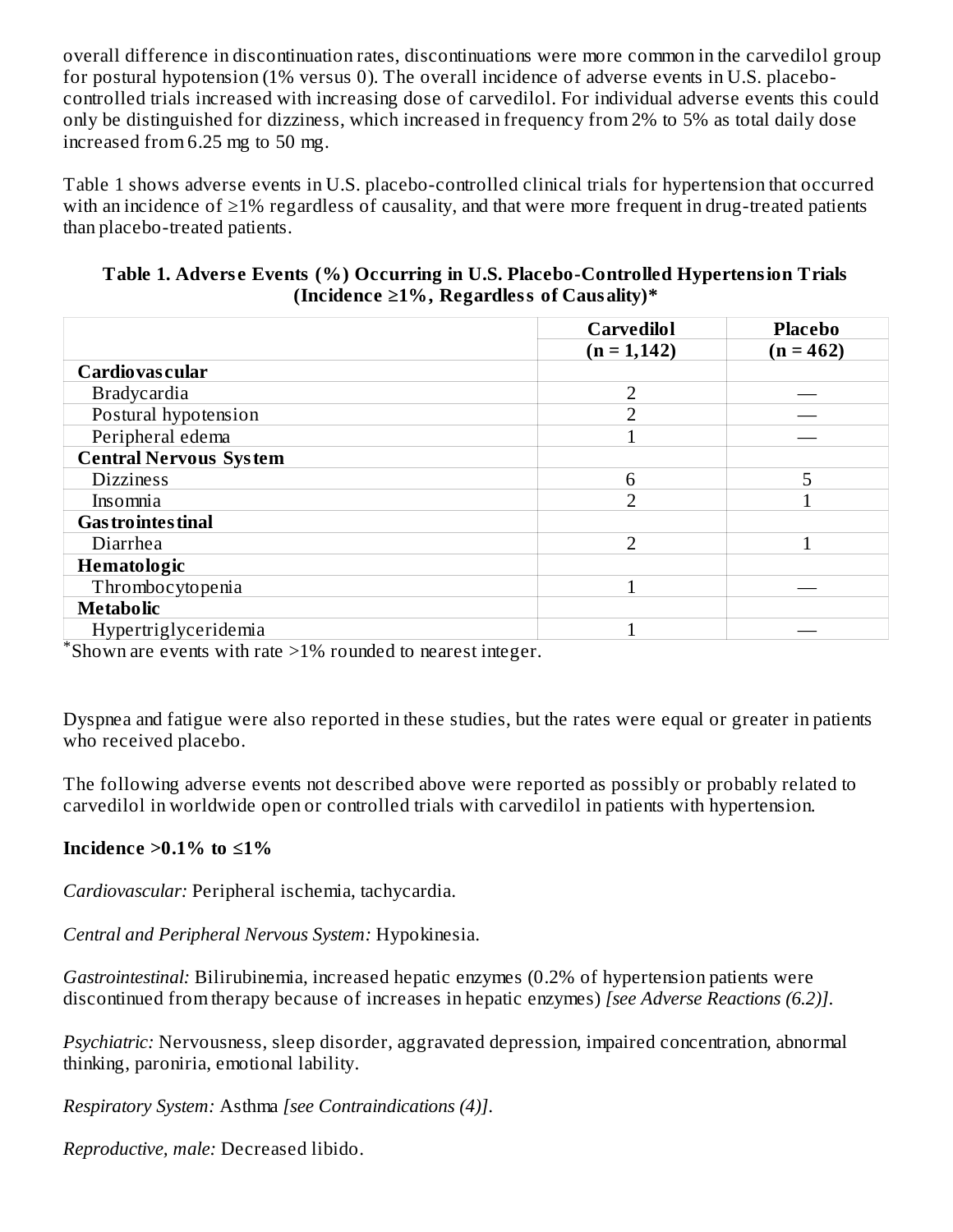*Skin and Appendages:* Pruritus, rash erythematous, rash maculopapular, rash psoriaform, photosensitivity reaction.

*Special Senses:* Tinnitus.

*Urinary System:* Micturition frequency increased.

*Autonomic Nervous System:* Dry mouth, sweating increased.

*Metabolic and Nutritional:* Hypokalemia, hypertriglyceridemia.

*Hematologic:* Anemia, leukopenia.

The following events were reported in  $\leq 0.1\%$  of patients and are potentially important: Complete AV block, bundle branch block, myocardial ischemia, cerebrovascular disorder, convulsions, migraine, neuralgia, paresis, anaphylactoid reaction, alopecia, exfoliative dermatitis, amnesia, GI hemorrhage, bronchospasm, pulmonary edema, decreased hearing, respiratory alkalosis, increased BUN, decreased HDL, pancytopenia, and atypical lymphocytes.

## **6.2 Laboratory Abnormalities**

Reversible elevations in serum transaminases (ALT or AST) have been observed during treatment with carvedilol. Rates of transaminase elevations (2- to 3-times the upper limit of normal) observed during controlled clinical trials have generally been similar between patients treated with carvedilol and those treated with placebo. However, transaminase elevations, confirmed by rechallenge, have been observed with carvedilol. In a long-term, placebo-controlled trial in severe heart failure, patients treated with carvedilol had lower values for hepatic transaminases than patients treated with placebo, possibly because improvements in cardiac function induced by carvedilol led to less hepatic congestion and/or improved hepatic blood flow.

Carvedilol has not been associated with clinically significant changes in serum potassium, total triglycerides, total cholesterol, HDL cholesterol, uric acid, blood urea nitrogen, or creatinine. No clinically relevant changes were noted in fasting serum glucose in hypertensive patients.

## **6.3 Postmarketing Experience**

The following adverse reactions have been identified during post-approval use of carvedilol. Because these reactions are reported voluntarily from a population of uncertain size, it is not always possible to reliably estimate their frequency or establish a causal relationship to drug exposure.

Reports of aplastic anemia and severe skin reactions (Stevens-Johnson syndrome, toxic epidermal necrolysis, and erythema multiforme) have been rare and received only when carvedilol was administered concomitantly with other medications associated with such reactions. Rare reports of hypersensitivity reactions (e.g., anaphylactic reaction, angioedema, and urticaria) have been received for carvedilol tablets and carvedilol phosphate extended-release capsules, including cases occurring after the initiation of carvedilol phosphate extended-release capsules in patients previously treated with carvedilol. Urinary incontinence in women (which resolved upon discontinuation of the medication) and interstitial pneumonitis have been reported rarely.

## **7 DRUG INTERACTIONS**

# **7.1 CYP2D6 Inhibitors and Poor Metabolizers**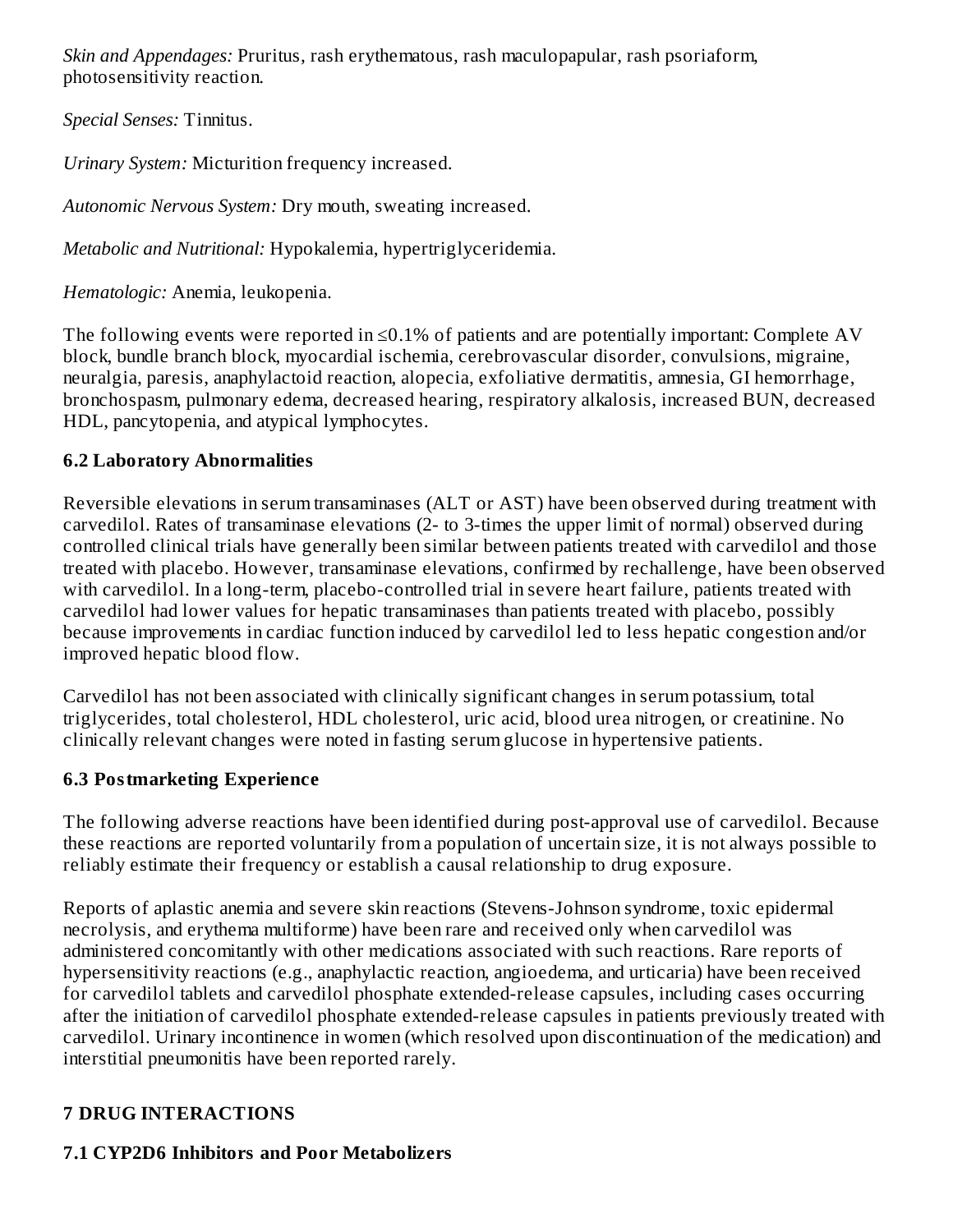Interactions of carvedilol with potent inhibitors of CYP2D6 isoenzyme (such as quinidine, fluoxetine, paroxetine, and propafenone) have not been studied, but these drugs would be expected to increase blood levels of the R(+) enantiomer of carvedilol *[see Clinical Pharmacology (12.3)]*. Retrospective analysis of side effects in clinical trials showed that poor 2D6 metabolizers had a higher rate of dizziness during up-titration, presumably resulting from vasodilating effects of the higher concentrations of the  $\alpha$ -blocking R(+) enantiomer.

# **7.2 Hypotensive Agents**

Patients taking both agents with β-blocking properties and a drug that can deplete catecholamines (e.g., reserpine and monoamine oxidase inhibitors) should be observed closely for signs of hypotension and/or severe bradycardia.

Concomitant administration of clonidine with agents with β-blocking properties may potentiate bloodpressure- and heart-rate-lowering effects. When concomitant treatment with agents with β-blocking properties and clonidine is to be terminated, the β-blocking agent should be discontinued first. Clonidine therapy can then be discontinued several days later by gradually decreasing the dosage.

# **7.3 Cyclosporine**

Modest increases in mean trough cyclosporine concentrations were observed following initiation of carvedilol treatment in 21 renal transplant patients suffering from chronic vascular rejection. In about 30% of patients, the dose of cyclosporine had to be reduced in order to maintain cyclosporine concentrations within the therapeutic range, while in the remainder no adjustment was needed. On the average for the group, the dose of cyclosporine was reduced about 20% in these patients. Due to wide interindividual variability in the dose adjustment required, it is recommended that cyclosporine concentrations be monitored closely after initiation of carvedilol therapy and that the dose of cyclosporine be adjusted as appropriate.

# **7.4 Digitalis Glycosides**

Both digitalis glycosides and β-blockers slow atrioventricular conduction and decrease heart rate. Concomitant use can increase the risk of bradycardia. Digoxin concentrations are increased by about 15% when digoxin and carvedilol are administered concomitantly. Therefore, increased monitoring of digoxin is recommended when initiating, adjusting, or discontinuing carvedilol *[see Clinical Pharmacology (12.5)]*.

## **7.5 Inducers/Inhibitors of Hepatic Metabolism**

Rifampin reduced plasma concentrations of carvedilol by about 70% *[see Clinical Pharmacology (12.5)].* Cimetidine increased AUC by about 30% but caused no change in C<sub>max</sub> [see Clinical Pharmacology *(12.5)]*.

# **7.6 Amiodarone**

Amiodarone, and its metabolite desethyl amiodarone, inhibitors of CYP2C9 and P-glycoprotein, increased concentrations of the S(-)-enantiomer of carvedilol by at least 2-fold *[see Clinical Pharmacology (12.5)]*. The concomitant administration of amiodarone or other CYP2C9 inhibitors such as fluconazole with carvedilol may enhance the β-blocking properties of carvedilol resulting in further slowing of the heart rate or cardiac conduction. Patients should be observed for signs of bradycardia or heart block, particularly when one agent is added to pre-existing treatment with the other.

# **7.7 Calcium Channel Blockers**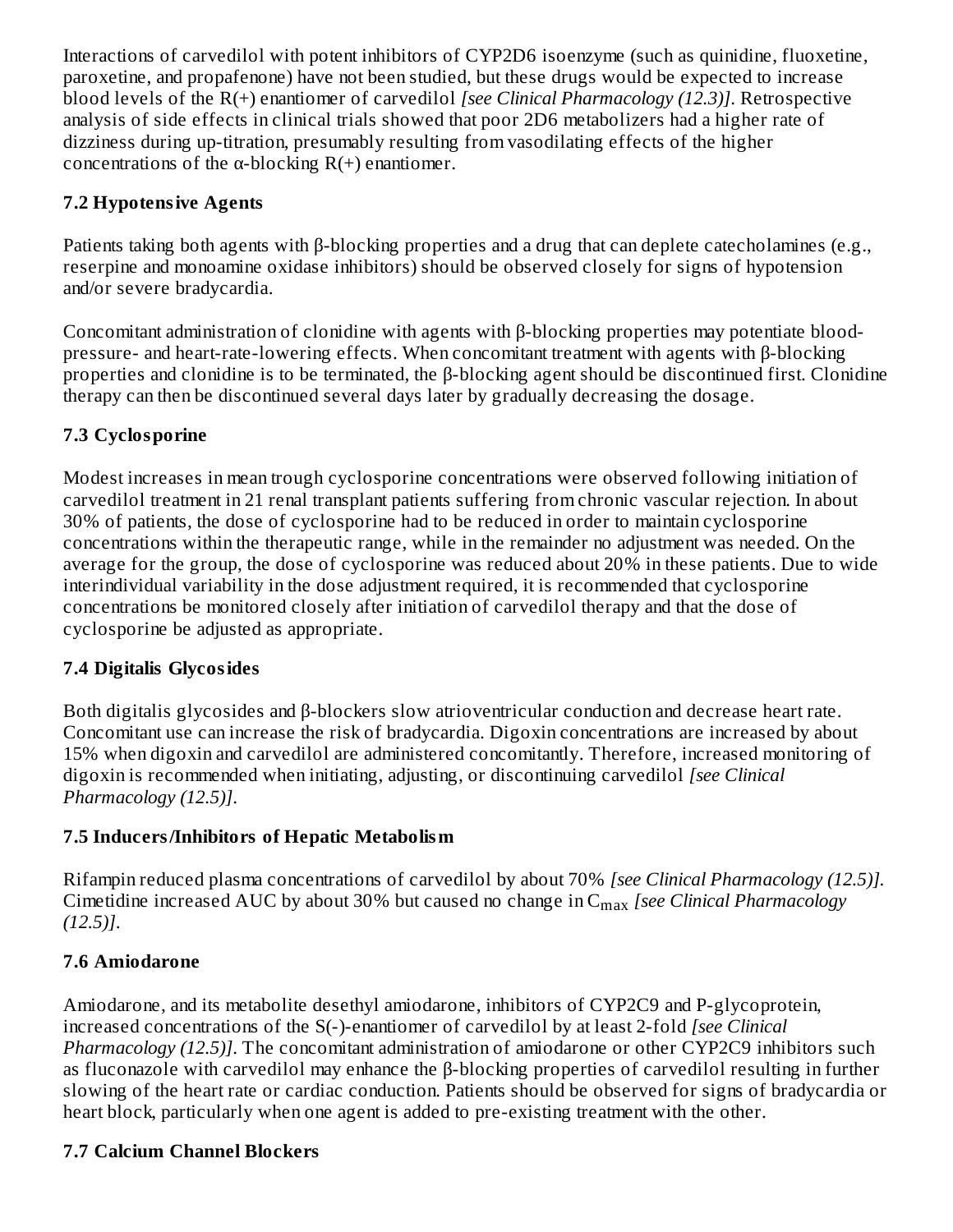Conduction disturbance (rarely with hemodynamic compromise) has been observed when carvedilol is coadministered with diltiazem. As with other agents with β-blocking properties, if carvedilol is to be administered with calcium channel blockers of the verapamil or diltiazem type, it is recommended that ECG and blood pressure be monitored.

## **7.8 Insulin or Oral Hypoglycemics**

Agents with β-blocking properties may enhance the blood-sugar-reducing effect of insulin and oral hypoglycemics. Therefore, in patients taking insulin or oral hypoglycemics, regular monitoring of blood glucose is recommended *[see Warnings and Precautions (5.6)]*.

# **7.9 Anesthesia**

If treatment with carvedilol is to be continued perioperatively, particular care should be taken when anesthetic agents which depress myocardial function, such as ether, cyclopropane, and trichloroethylene, are used *[see Overdosage (10)]*.

# **8 USE IN SPECIFIC POPULATIONS**

# **8.1 Pregnancy**

Pregnancy Category C. Studies performed in pregnant rats and rabbits given carvedilol revealed increased post-implantation loss in rats at doses of 300 mg/kg/day (50 times the maximum recommended human dose [MRHD] as mg/m<sup>2</sup>) and in rabbits at doses of  $\frac{75}{2}$  mg/kg/day (25 times the MRHD as mg/m<sup>2</sup>). In the rats, there was also a decrease in fetal body weight at the maternally toxic dose of 300 mg/kg/day (50 times the MRHD as mg/m<sup>2</sup>), which was accompanied by an elevation in the frequency of fetuses with delayed skeletal development (missing or stunted 13th rib). In rats the no-observed-effect level for developmental toxicity was 60 mg/kg/day (10 times the MRHD as mg/m<sup>2</sup>); in rabbits it was 15 mg/kg/day (5 times the MRHD as mg/m<sup>2</sup>). There are no adequate and well-controlled studies in pregnant women. Carvedilol should be used during pregnancy only if the potential benefit justifies the potential risk to the fetus.

## **8.3 Nursing Mothers**

It is not known whether this drug is excreted in human milk. Studies in rats have shown that carvedilol and/or its metabolites (as well as other β-blockers) cross the placental barrier and are excreted in breast milk. There was increased mortality at one week post-partum in neonates from rats treated with 60 mg/kg/day (10 times the MRHD as mg/m<sup>2</sup>) and above during the last trimester through day 22 of lactation. Because many drugs are excreted in human milk and because of the potential for serious adverse reactions in nursing infants from β-blockers, especially bradycardia, a decision should be made whether to discontinue nursing or to discontinue the drug, taking into account the importance of the drug to the mother. The effects of other α- and β-blocking agents have included perinatal and neonatal distress.

# **8.4 Pediatric Us e**

Effectiveness of carvedilol in patients younger than 18 years of age has not been established.

In a double-blind trial, 161 children (mean age 6 years, range 2 months to 17 years; 45% less than 2 years old) with chronic heart failure [NYHA class II to IV, left ventricular ejection fraction <40% for children with a systemic left ventricle (LV), and moderate-severe ventricular dysfunction qualitatively by echo for those with a systemic ventricle that was not an LV] who were receiving standard background treatment were randomized to placebo or to 2 dose levels of carvedilol. These dose levels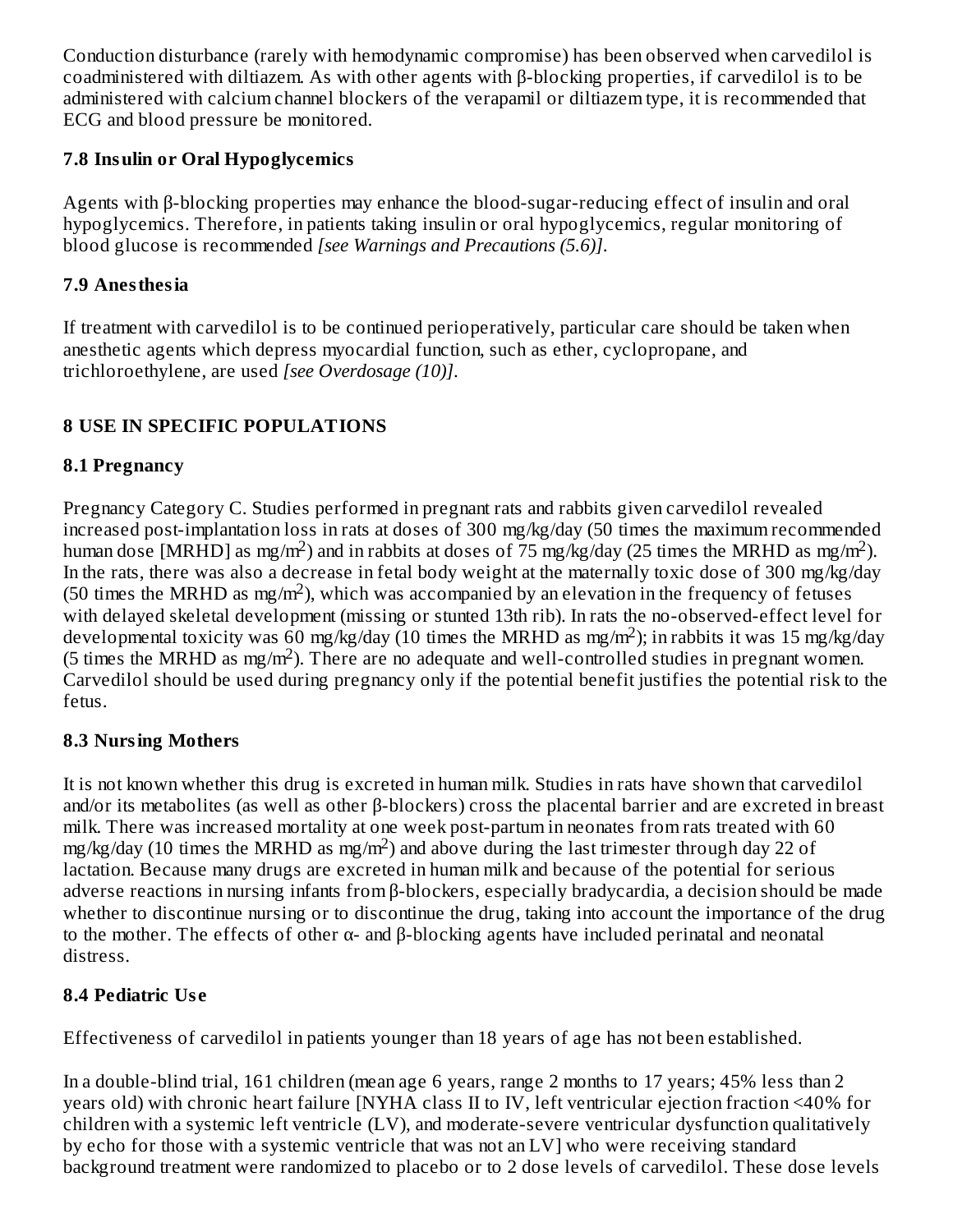produced placebo-corrected heart rate reduction of 4 to 6 heart beats per minute, indicative of βblockade activity. Exposure appeared to be lower in pediatric subjects than adults. After 8 months of follow-up, there was no significant effect of treatment on clinical outcomes. Adverse reactions in this trial that occurred in greater than 10% of patients treated with carvedilol and at twice the rate of placebo-treated patients included chest pain (17% versus 6%), dizziness (13% versus 2%), and dyspnea (11% versus 0%).

#### **8.5 Geriatric Us e**

Of the 975 myocardial infarction patients randomized to carvedilol in the CAPRICORN trial, 48% (468) were 65 years of age or older, and 11% (111) were 75 years of age or older.

Of the 2,065 hypertensive patients in U.S. clinical trials of efficacy or safety who were treated with carvedilol, 21% (436) were 65 years of age or older. Of 3,722 patients receiving carvedilol in hypertension clinical trials conducted worldwide, 24% were 65 years of age or older.

With the exception of dizziness in hypertensive patients (incidence 8.8% in the elderly versus 6% in younger patients), no overall differences in the safety or effectiveness (see Figure 2) were observed between the older subjects and younger subjects in each of these populations. Similarly, other reported clinical experience has not identified differences in responses between the elderly and younger subjects, but greater sensitivity of some older individuals cannot be ruled out.

#### **10 OVERDOSAGE**

Overdosage may cause severe hypotension, bradycardia, cardiac insufficiency, cardiogenic shock, and cardiac arrest. Respiratory problems, bronchospasms, vomiting, lapses of consciousness, and generalized seizures may also occur.

The patient should be placed in a supine position and, where necessary, kept under observation and treated under intensive-care conditions. Gastric lavage or pharmacologically induced emesis may be used shortly after ingestion. The following agents may be administered:

*for excessive bradycardia:* Atropine, 2 mg IV.

*to support cardiovascular function:* Glucagon, 5 to 10 mg IV rapidly over 30 seconds, followed by a continuous infusion of 5 mg/hour; sympathomimetics (dobutamine, isoprenaline, adrenaline) at doses according to body weight and effect.

If peripheral vasodilation dominates, it may be necessary to administer adrenaline or noradrenaline with continuous monitoring of circulatory conditions. For therapy-resistant bradycardia, pacemaker therapy should be performed. For bronchospasm, β-sympathomimetics (as aerosol or IV) or aminophylline IV should be given. In the event of seizures, slow IV injection of diazepam or clonazepam is recommended.

NOTE: In the event of severe intoxication where there are symptoms of shock, treatment with antidotes must be continued for a sufficiently long period of time consistent with the 7- to 10-hour half-life of carvedilol.

Cases of overdosage with carvedilol alone or in combination with other drugs have been reported. Quantities ingested in some cases exceeded 1,000 milligrams. Symptoms experienced included low blood pressure and heart rate. Standard supportive treatment was provided and individuals recovered.

## **11 DESCRIPTION**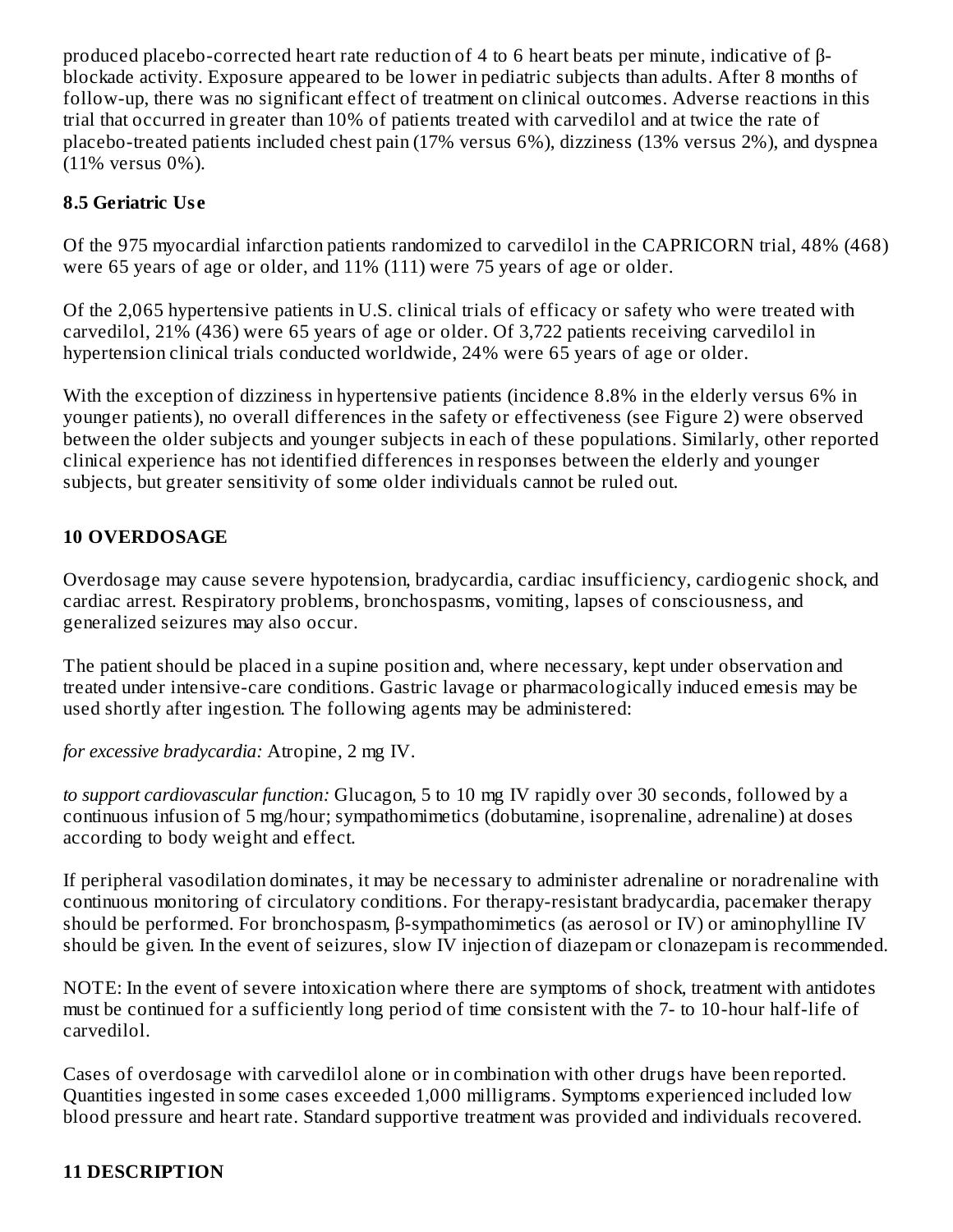Carvedilol is a nonselective  $\beta$ -adrenergic blocking agent with  $\alpha$ 1-blocking activity. It is  $(\pm)$ -1-(Carbazol-4-yloxy)-3-[[2-(o-methoxyphenoxy)ethyl]amino]-2-propanol. Carvedilol is a racemic mixture with the following structure:



Carvedilol tablets, USP are white, oval, film-coated tablets containing 3.125 mg, 6.25 mg, 12.5 mg, or 25 mg of carvedilol. Inactive ingredients consist of lactose monohydrate, colloidal silicon dioxide, crospovidone, povidone, sucrose, magnesium stearate, polyethylene glycol 400, polysorbate 80, titanium dioxide, and hypromellose.

Carvedilol USP is a white to off-white powder with a molecular weight of 406.5 and a molecular formula of C24H26N2O4. It is freely soluble in dimethylsulfoxide; soluble in methylene chloride and methanol; sparingly soluble in 95% ethanol and isopropanol; slightly soluble in ethyl ether; and practically insoluble in water, gastric fluid (simulated, TS, pH 1.1), and intestinal fluid (simulated, TS without pancreatin, pH 7.5).

Meets USP Dissolution Test 2.

## **12 CLINICAL PHARMACOLOGY**

## **12.1 Mechanism of Action**

Carvedilol is a racemic mixture in which nonselective β-adrenoreceptor blocking activity is present in the S(-) enantiomer and  $\alpha_1$ -adrenergic blocking activity is present in both R(+) and S(-) enantiomers at equal potency. Carvedilol has no intrinsic sympathomimetic activity.

#### **12.2 Pharmacodynamics**

Left Ventricular Dysfunction Following Myocardial Infarction: The basis for the beneficial effects of carvedilol in patients with left ventricular dysfunction following an acute myocardial infarction is not established.

Hypertension: The mechanism by which β-blockade produces an antihypertensive effect has not been established.

β-adrenoreceptor blocking activity has been demonstrated in animal and human studies showing that carvedilol (1) reduces cardiac output in normal subjects; (2) reduces exercise- and/or isoproterenolinduced tachycardia; and (3) reduces reflex orthostatic tachycardia. Significant β-adrenoreceptor blocking effect is usually seen within 1 hour of drug administration.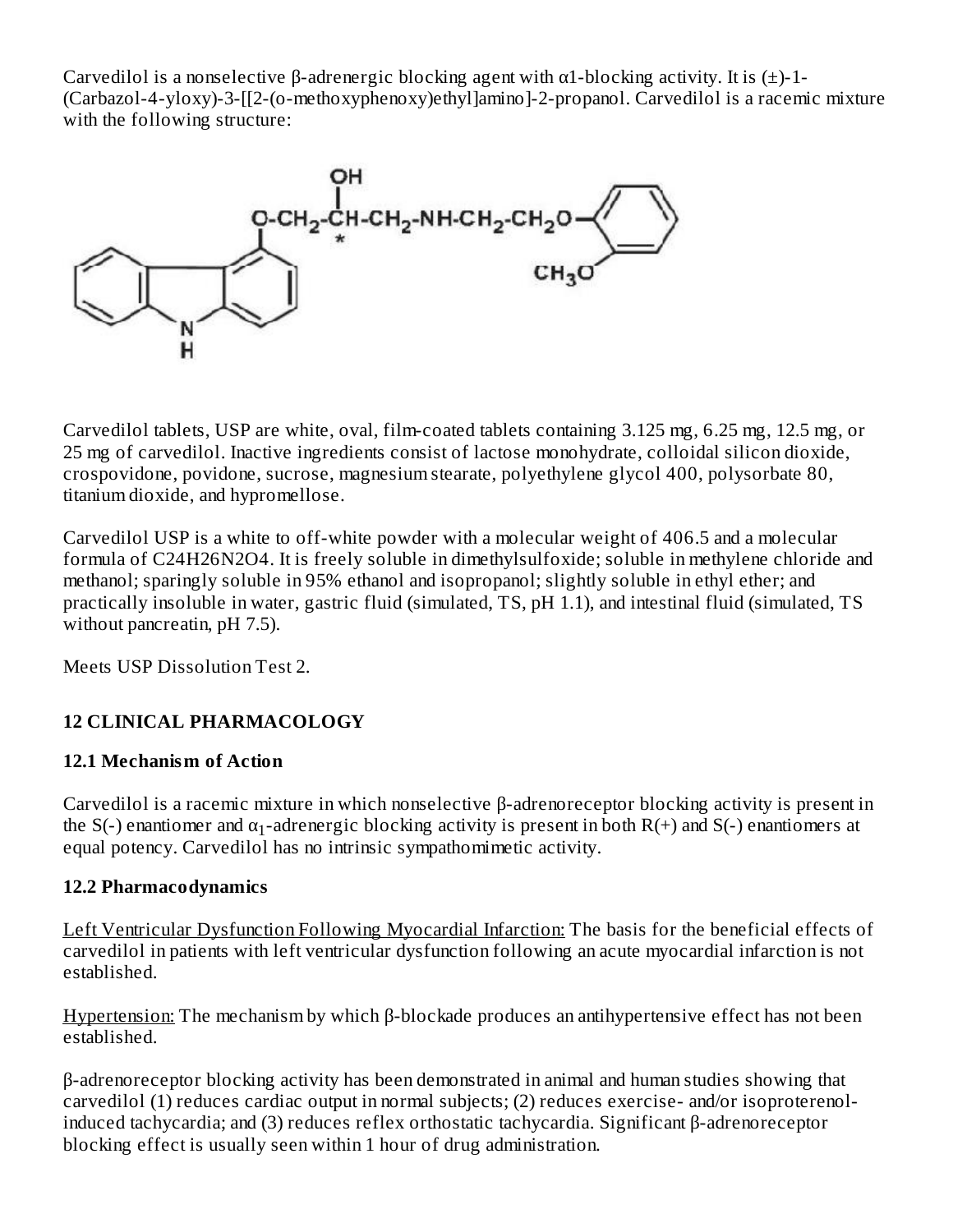$\alpha_1$ -adrenoreceptor blocking activity has been demonstrated in human and animal studies, showing that carvedilol (1) attenuates the pressor effects of phenylephrine; (2) causes vasodilation; and (3) reduces peripheral vascular resistance. These effects contribute to the reduction of blood pressure and usually are seen within 30 minutes of drug administration.

Due to the  $\alpha_1$ -receptor blocking activity of carvedilol, blood pressure is lowered more in the standing than in the supine position, and symptoms of postural hypotension (1.8%), including rare instances of syncope, can occur. Following oral administration, when postural hypotension has occurred, it has been transient and is uncommon when carvedilol is administered with food at the recommended starting dose and titration increments are closely followed *[see Dosage and Administration (2)]*.

In hypertensive patients with normal renal function, therapeutic doses of carvedilol decreased renal vascular resistance with no change in glomerular filtration rate or renal plasma flow. Changes in excretion of sodium, potassium, uric acid, and phosphorus in hypertensive patients with normal renal function were similar after carvedilol and placebo.

Carvedilol has little effect on plasma catecholamines, plasma aldosterone, or electrolyte levels, but it does significantly reduce plasma renin activity when given for at least 4 weeks. It also increases levels of atrial natriuretic peptide.

## **12.3 Pharmacokinetics**

Carvedilol is rapidly and extensively absorbed following oral administration, with absolute bioavailability of approximately 25% to 35% due to a significant degree of first-pass metabolism. Following oral administration, the apparent mean terminal elimination half-life of carvedilol generally ranges from 7 to 10 hours. Plasma concentrations achieved are proportional to the oral dose administered. When administered with food, the rate of absorption is slowed, as evidenced by a delay in the time to reach peak plasma levels, with no significant difference in extent of bioavailability. Taking carvedilol with food should minimize the risk of orthostatic hypotension.

Carvedilol is extensively metabolized. Following oral administration of radiolabelled carvedilol to healthy volunteers, carvedilol accounted for only about 7% of the total radioactivity in plasma as measured by area under the curve (AUC). Less than 2% of the dose was excreted unchanged in the urine. Carvedilol is metabolized primarily by aromatic ring oxidation and glucuronidation. The oxidative metabolites are further metabolized by conjugation via glucuronidation and sulfation. The metabolites of carvedilol are excreted primarily via the bile into the feces. Demethylation and hydroxylation at the phenol ring produce 3 active metabolites with β-receptor blocking activity. Based on preclinical studies, the 4'-hydroxyphenyl metabolite is approximately 13 times more potent than carvedilol for β-blockade.

Compared to carvedilol, the 3 active metabolites exhibit weak vasodilating activity. Plasma concentrations of the active metabolites are about one-tenth of those observed for carvedilol and have pharmacokinetics similar to the parent.

Carvedilol undergoes stereoselective first-pass metabolism with plasma levels of R(+)-carvedilol approximately 2 to 3 times higher than S(-)-carvedilol following oral administration in healthy subjects. The mean apparent terminal elimination half-lives for R(+)-carvedilol range from 5 to 9 hours compared with 7 to 11 hours for the S(-)-enantiomer.

The primary P450 enzymes responsible for the metabolism of both  $R(+)$  and  $S(-)$ -carvedilol in human liver microsomes were CYP2D6 and CYP2C9 and to a lesser extent CYP3A4, 2C19, 1A2, and 2E1. CYP2D6 is thought to be the major enzyme in the 4'- and 5'-hydroxylation of carvedilol, with a potential contribution from 3A4. CYP2C9 is thought to be of primary importance in the O-methylation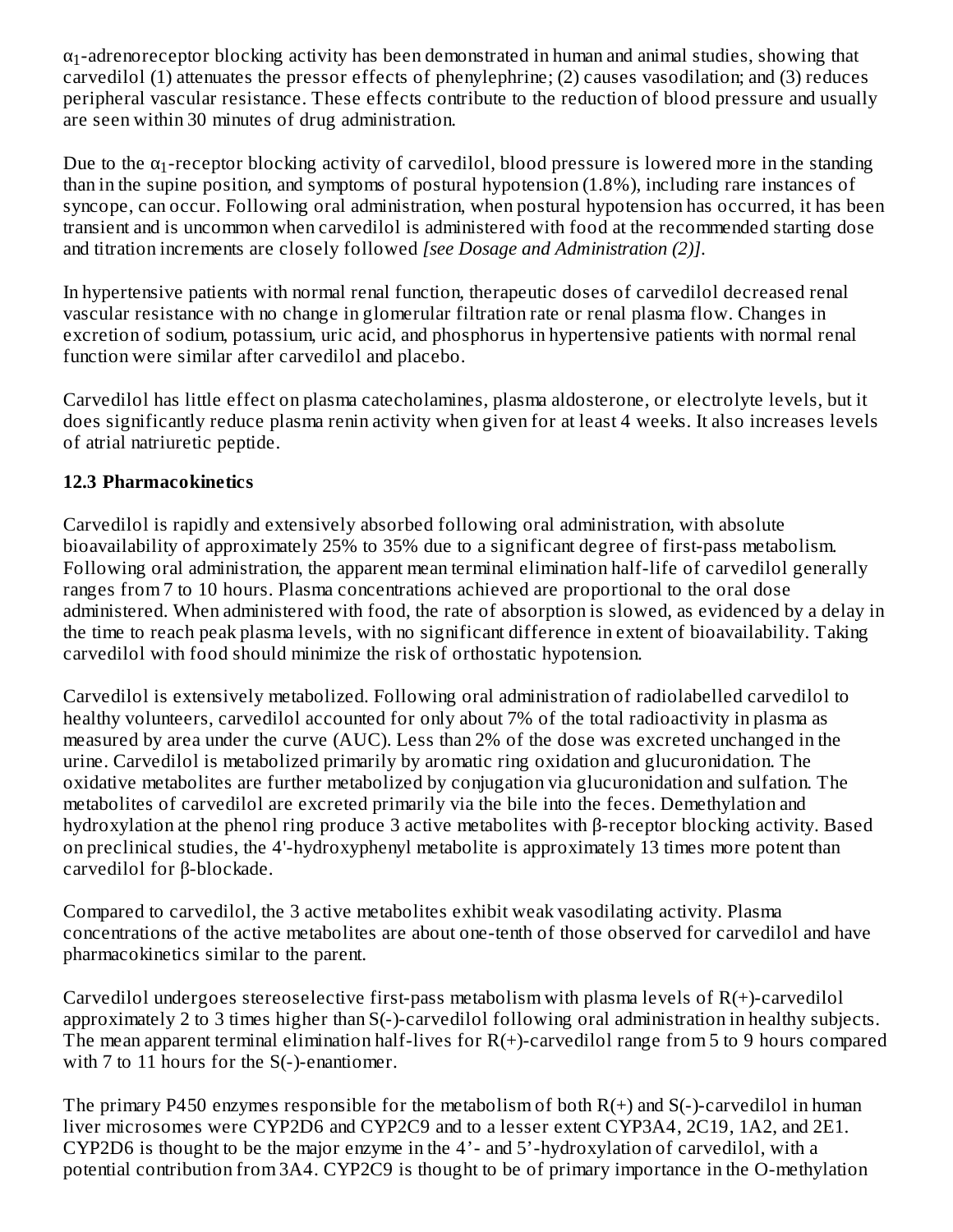pathway of S(-)-carvedilol.

Carvedilol is subject to the effects of genetic polymorphism with poor metabolizers of debrisoquin (a marker for cytochrome P450 2D6) exhibiting 2- to 3-fold higher plasma concentrations of  $R(+)$ carvedilol compared to extensive metabolizers. In contrast, plasma levels of S(-)-carvedilol are increased only about 20% to 25% in poor metabolizers, indicating this enantiomer is metabolized to a lesser extent by cytochrome P450 2D6 than R(+)-carvedilol. The pharmacokinetics of carvedilol do not appear to be different in poor metabolizers of S-mephenytoin (patients deficient in cytochrome P450 2C19).

Carvedilol is more than 98% bound to plasma proteins, primarily with albumin. The plasma-protein binding is independent of concentration over the therapeutic range. Carvedilol is a basic, lipophilic compound with a steady-state volume of distribution of approximately 115 L, indicating substantial distribution into extravascular tissues. Plasma clearance ranges from 500 to 700 mL/min.

## **12.4 Specific Populations**

Geriatric: Plasma levels of carvedilol average about 50% higher in the elderly compared to young subjects.

Hepatic Impairment: Compared to healthy subjects, patients with severe liver impairment (cirrhosis) exhibit a 4- to 7-fold increase in carvedilol levels. Carvedilol is contraindicated in patients with severe liver impairment.

Renal Impairment: Although carvedilol is metabolized primarily by the liver, plasma concentrations of carvedilol have been reported to be increased in patients with renal impairment. Based on mean AUC data, approximately 40% to 50% higher plasma concentrations of carvedilol were observed in hypertensive patients with moderate to severe renal impairment compared to a control group of hypertensive patients with normal renal function. However, the ranges of AUC values were similar for both groups. Changes in mean peak plasma levels were less pronounced, approximately 12% to 26% higher in patients with impaired renal function.

Consistent with its high degree of plasma protein-binding, carvedilol does not appear to be cleared significantly by hemodialysis.

## **12.5 Drug-Drug Interactions**

Since carvedilol undergoes substantial oxidative metabolism, the metabolism and pharmacokinetics of carvedilol may be affected by induction or inhibition of cytochrome P450 enzymes.

Amiodarone: In a pharmacokinetic study conducted in 106 Japanese patients with heart failure, coadministration of small loading and maintenance doses of amiodarone with carvedilol resulted in at least a 2-fold increase in the steady-state trough concentrations of S(-)-carvedilol *[see Drug Interactions (7.6)]*.

Cimetidine: In a pharmacokinetic study conducted in 10 healthy male subjects, cimetidine (1,000 mg/day) increased the steady-state AUC of carvedilol by 30% with no change in C<sub>max</sub> [see Drug Interactions *(7.5)]*.

Digoxin: Following concomitant administration of carvedilol (25 mg once daily) and digoxin (0.25 mg once daily) for 14 days, steady-state AUC and trough concentrations of digoxin were increased by 14% and 16%, respectively, in 12 hypertensive patients *[see Drug Interactions (7.4)]*.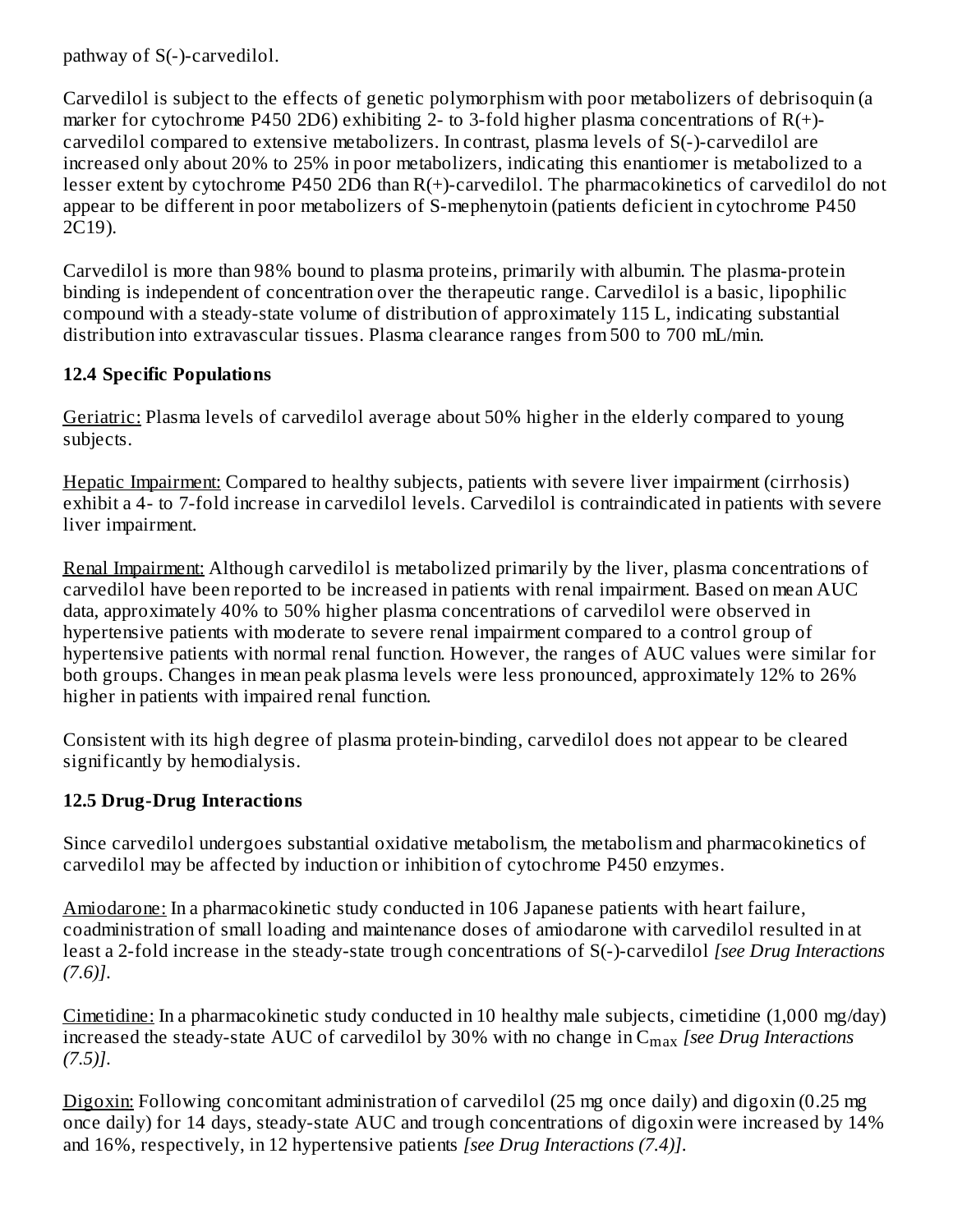Glyburide: In 12 healthy subjects, combined administration of carvedilol (25 mg once daily) and a single dose of glyburide did not result in a clinically relevant pharmacokinetic interaction for either compound.

Hydrochlorothiazide: A single oral dose of carvedilol 25 mg did not alter the pharmacokinetics of a single oral dose of hydrochlorothiazide 25 mg in 12 patients with hypertension. Likewise, hydrochlorothiazide had no effect on the pharmacokinetics of carvedilol.

Rifampin: In a pharmacokinetic study conducted in 8 healthy male subjects, rifampin (600 mg daily for 12 days) decreased the AUC and C<sub>max</sub> of carvedilol by about 70% *[see Drug Interactions* (7.5)].

Torsemide: In a study of 12 healthy subjects, combined oral administration of carvedilol 25 mg once daily and torsemide 5 mg once daily for 5 days did not result in any significant differences in their pharmacokinetics compared with administration of the drugs alone.

Warfarin: Carvedilol (12.5 mg twice daily) did not have an effect on the steady-state prothrombin time ratios and did not alter the pharmacokinetics of  $R(+)$ - and  $S(-)$ -warfarin following concomitant administration with warfarin in 9 healthy volunteers.

# **13 NONCLINICAL TOXICOLOGY**

# **13.1 Carcinogenesis, Mutagenesis, Impairment of Fertility**

In 2-year studies conducted in rats given carvedilol at doses up to 75 mg/kg/day (12 times the MRHD when compared on a mg/m<sup>2</sup> basis) or in mice given up to 200 mg/kg/day (16 times the MRHD on a  $mg/m^2$  basis), carvedilol had no carcinogenic effect.

Carvedilol was negative when tested in a battery of genotoxicity assays, including the Ames and the CHO/HGPRT assays for mutagenicity and the *in vitro* hamster micronucleus and *in vivo* human lymphocyte cell tests for clastogenicity.

At doses ≥200 mg/kg/day (≥32 times the MRHD as mg/m<sup>2</sup>) carvedilol was toxic to adult rats (sedation, reduced weight gain) and was associated with a reduced number of successful matings, prolonged mating time, significantly fewer corpora lutea and implants per dam, and complete resorption of 18% of the litters. The no-observed-effect dose level for overt toxicity and impairment of fertility was 60 mg/kg/day (10 times the MRHD as mg/m<sup>2</sup>).

# **14 CLINICAL STUDIES**

## **14.2 Left Ventricular Dysfunction Following Myocardial Infarction**

CAPRICORN was a double-blind study comparing carvedilol and placebo in 1,959 patients with a recent myocardial infarction (within 21 days) and left ventricular ejection fraction of ≤40%, with (47%) or without symptoms of heart failure. Patients given carvedilol received 6.25 mg twice daily, titrated as tolerated to 25 mg twice daily. Patients had to have a systolic blood pressure >90 mm Hg, a sitting heart rate >60 beats/minute, and no contraindication to β-blocker use. Treatment of the index infarction included aspirin (85%), IV or oral β-blockers (37%), nitrates (73%), heparin (64%), thrombolytics (40%), and acute angioplasty (12%). Background treatment included ACE inhibitors or angiotensin receptor blockers (97%), anticoagulants (20%), lipid-lowering agents (23%), and diuretics (34%). Baseline population characteristics included an average age of 63 years, 74% male, 95% Caucasian, mean blood pressure 121/74 mm Hg, 22% with diabetes, and 54% with a history of hypertension. Mean dosage achieved of carvedilol was 20 mg twice daily; mean duration of follow-up was 15 months.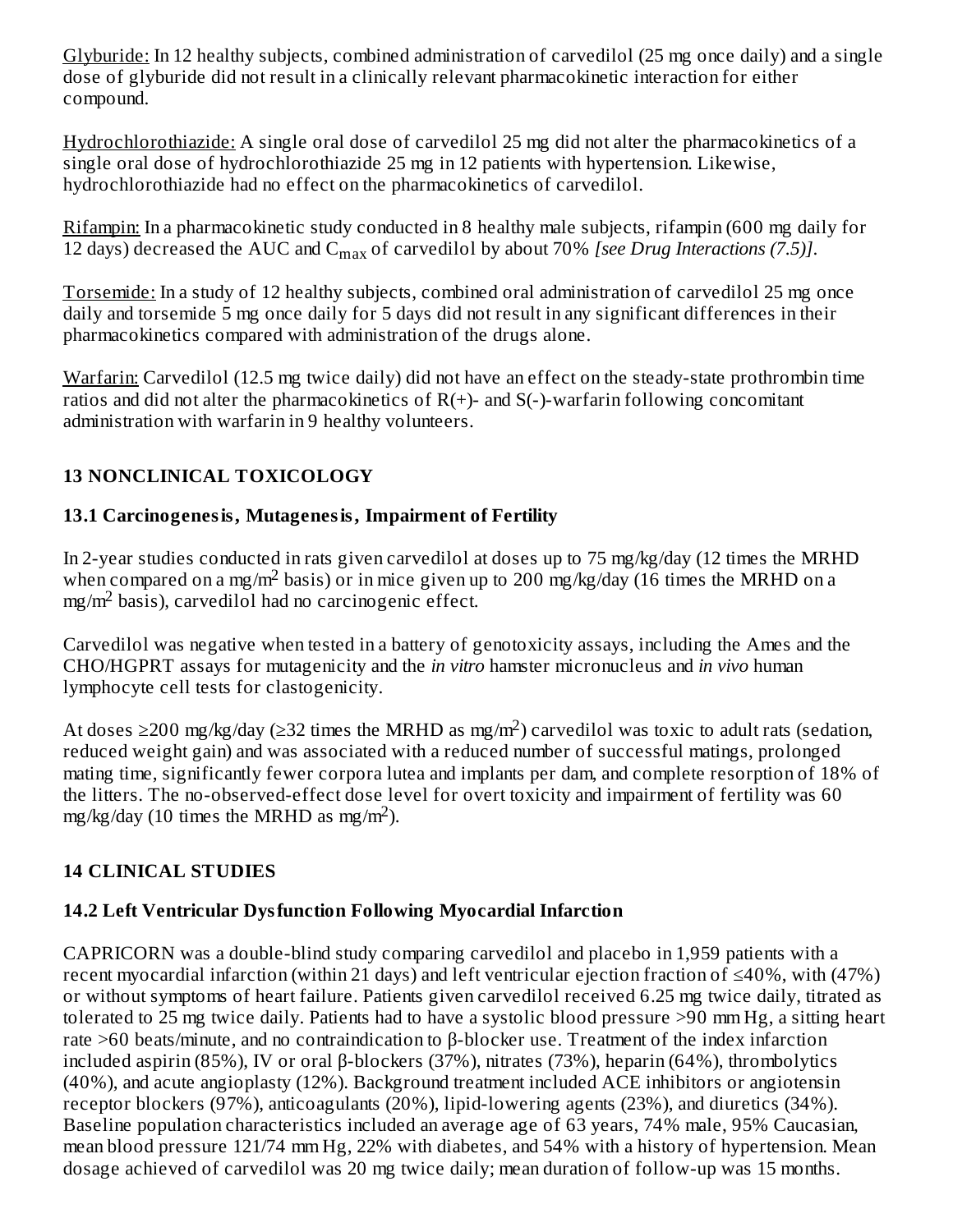All-cause mortality was 15% in the placebo group and 12% in the carvedilol group, indicating a 23% risk reduction in patients treated with carvedilol (95% CI 2 to 40%,  $p = 0.03$ ), as shown in Figure 1. The effects on mortality in various subgroups are shown in Figure 2. Nearly all deaths were cardiovascular (which were reduced by 25% by carvedilol), and most of these deaths were sudden or related to pump failure (both types of death were reduced by carvedilol). Another study end point, total mortality and all-cause hospitalization, did not show a significant improvement.

There was also a significant 40% reduction in fatal or non-fatal myocardial infarction observed in the group treated with carvedilol (95% CI 11% to  $60\%$ , p = 0.01). A similar reduction in the risk of myocardial infarction was also observed in a meta-analysis of placebo-controlled trials of carvedilol in heart failure.



**Figure 1. Survival Analysis for CAPRICORN (intent-to-treat)**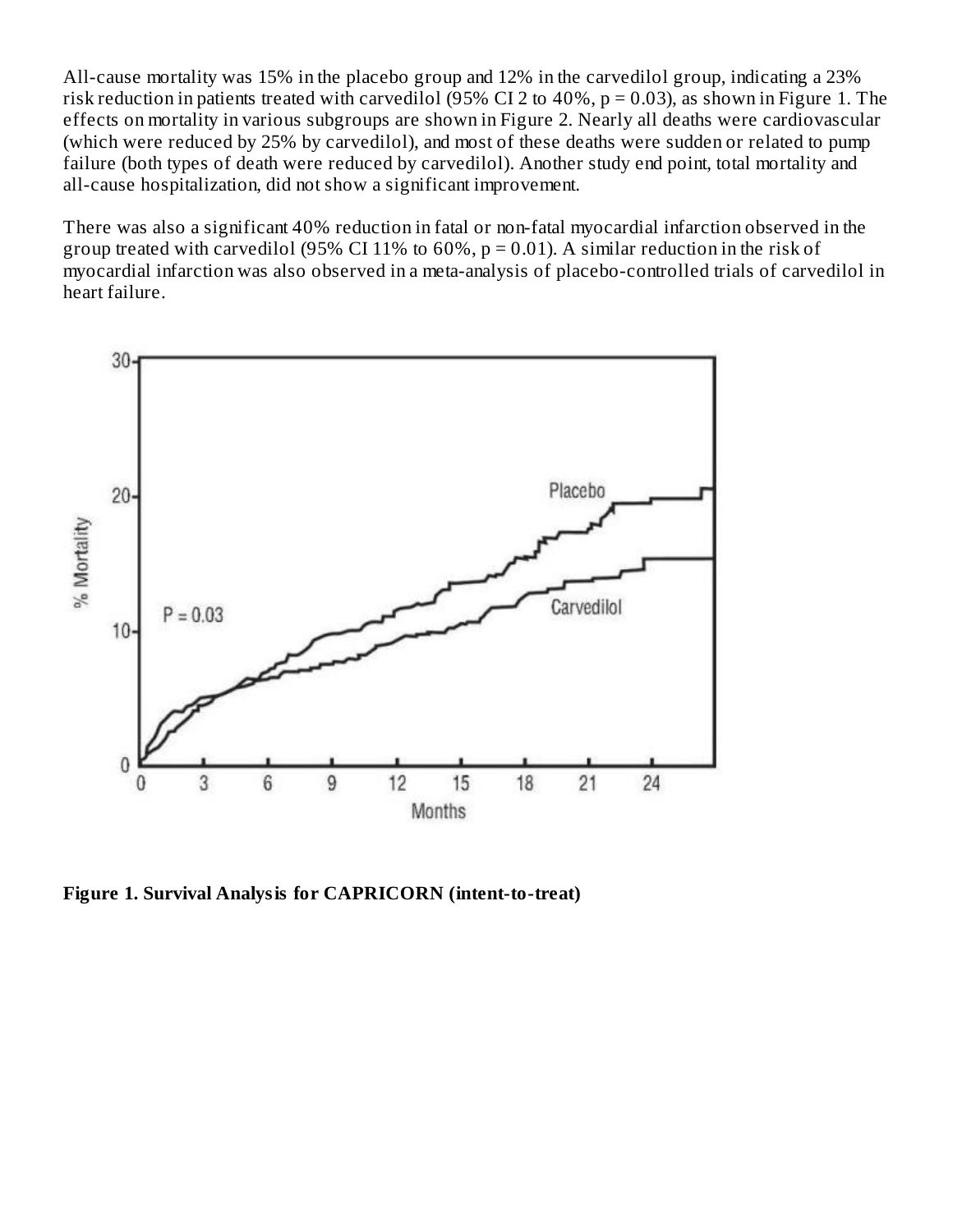

#### **Figure 2. Effects on Mortality for Subgroups in CAPRICORN**

#### **14.3 Hypertension**

Carvedilol was studied in 2 placebo-controlled trials that utilized twice-daily dosing, at total daily doses of 12.5 to 50 mg. In these and other studies, the starting dose did not exceed 12.5 mg. At 50 mg/day, carvedilol reduced sitting trough (12-hour) blood pressure by about 9/5.5 mm Hg; at 25 mg/day the effect was about 7.5/3.5 mm Hg. Comparisons of trough to peak blood pressure showed a trough to peak ratio for blood pressure response of about 65%. Heart rate fell by about 7.5 beats/minute at 50 mg/day. In general, as is true for other β-blockers, responses were smaller in black than non-black patients. There were no age- or gender-related differences in response.

The peak antihypertensive effect occurred 1 to 2 hours after a dose. The dose-related blood pressure response was accompanied by a dose-related increase in adverse effects *[see Adverse Reactions (6)]*.

#### **14.4 Hypertension With Type 2 Diabetes Mellitus**

In a double-blind study (GEMINI), carvedilol, added to an ACE inhibitor or angiotensin receptor blocker, was evaluated in a population with mild-to-moderate hypertension and well-controlled type 2 diabetes mellitus. The mean HbA1c at baseline was 7.2%. Carvedilol was titrated to a mean dose of 17.5 mg twice daily and maintained for 5 months. Carvedilol had no adverse effect on glycemic control, based on HbA1c measurements (mean change from baseline of  $0.02\%$ , 95% CI-0.06 to 0.1, p = NS) *[see Warnings and Precautions (5.6)].*

## **16 HOW SUPPLIED/STORAGE AND HANDLING**

**Carvedilol Tablets USP, 3.125 mg** are white to off-white, oval shaped, film-coated tablets debossed with 'E' on one side and '01' on the other side.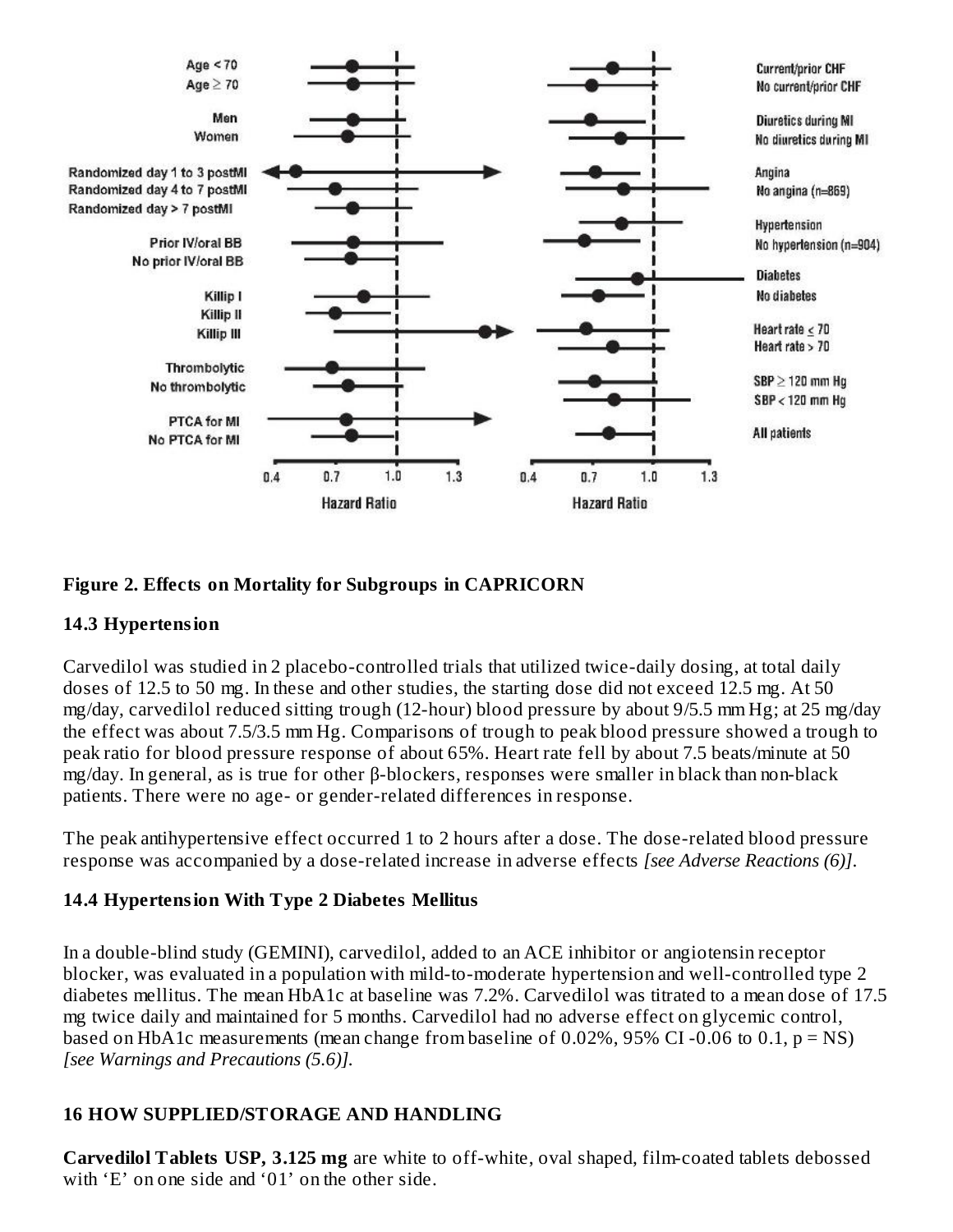| Bottles of 100  | NDC 65862-142-01 |
|-----------------|------------------|
| Bottles of 500  | NDC 65862-142-05 |
| Bottles of 1000 | NDC 65862-142-99 |

**Carvedilol Tablets USP, 6.25 mg** are white to off-white, oval shaped, film-coated tablets debossed with 'E' on one side and '02' on the other side.

| Bottles of 100  | NDC 65862-143-01 |
|-----------------|------------------|
| Bottles of 500  | NDC 65862-143-05 |
| Bottles of 1000 | NDC 65862-143-99 |

**Carvedilol Tablets USP, 12.5 mg** are white to off-white, oval shaped, film-coated tablets debossed with 'E' on one side and '03' on the other side.

| Bottles of 100  | NDC 65862-144-01 |
|-----------------|------------------|
| Bottles of 500  | NDC 65862-144-05 |
| Bottles of 1000 | NDC 65862-144-99 |

**Carvedilol Tablets USP, 25 mg** are white to off-white, oval shaped, film-coated tablets debossed with 'E' on one side and '04' on the other side.

| Bottles of 100  | NDC 65862-145-01 |
|-----------------|------------------|
| Bottles of 500  | NDC 65862-145-05 |
| Bottles of 1000 | NDC 65862-145-99 |

**Store at** 20 to 25°C (68 to 77°F) [See USP Controlled Room Temperature]. Protect from moisture. Dispense in a tight, light-resistant container.

## **17 PATIENT COUNSELING INFORMATION**

*See FDA-Approved Patient Labeling (17.2).*

#### **17.1 Patient Advice**

Patients taking carvedilol should be advised of the following:

- Patients should take carvedilol with food.
- Patients should not interrupt or discontinue using carvedilol without a physician's advice.
- Patients should consult their physician if they experience signs or symptoms of worsening heart failure such as weight gain or increasing shortness of breath.
- Patients may experience a drop in blood pressure when standing, resulting in dizziness and, rarely, fainting. Patients should sit or lie down when these symptoms of lowered blood pressure occur.
- If experiencing dizziness or fatigue, patients should avoid driving or hazardous tasks.
- Patients should consult a physician if they experience dizziness or faintness, in case the dosage should be adjusted.
- Diabetic patients should report any changes in blood sugar levels to their physician.
- Contact lens wearers may experience decreased lacrimation.

## **17.2 FDA-Approved Patient Labeling**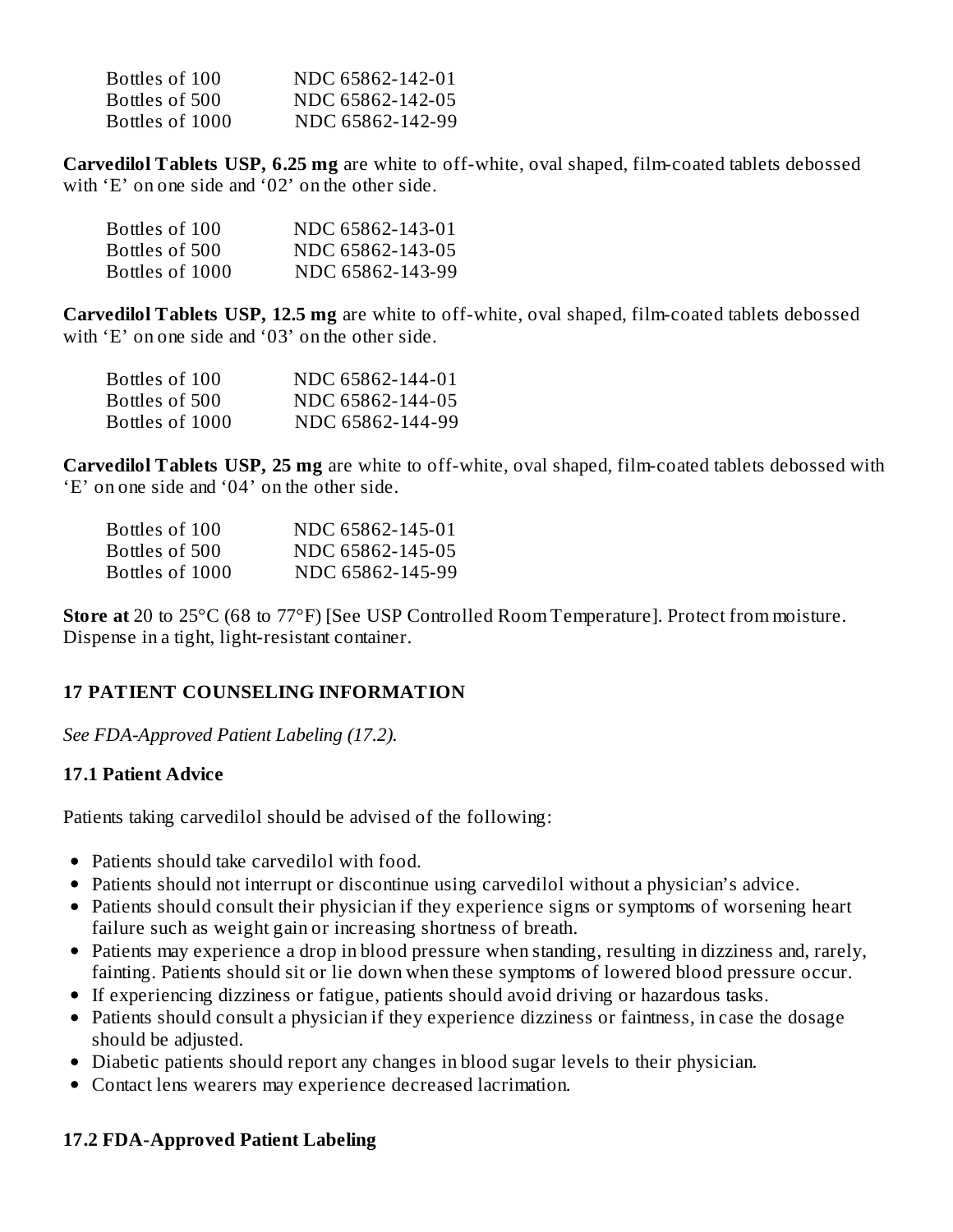## **PATIENT INFORMATION Carvedilol Tablets, USP**

Read the Patient Information that comes with carvedilol tablets before you start taking them and each time you get a refill. There may be new information. This information does not take the place of talking with your doctor about your medical condition or your treatment. If you have any questions about carvedilol tablets, ask your doctor or pharmacist.

## **What are carvedilol tablets?**

Carvedilol tablets are a prescription medicine that belongs to a group of medicines called "betablockers".

Carvedilol tablets are used, often with other medicines, for the following conditions:

- To treat patients who had a heart attack that worsened how well the heart pumps
- To treat patients with high blood pressure (hypertension)

Carvedilol tablets are not approved for use in children under 18 years of age.

## **Who should not take carvedilol tablets?**

Do not take carvedilol tablets if you:

- Have severe heart failure and are hospitalized in the intensive care unit or require certain intravenous medications that help support circulation (inotropic medications)
- Are prone to asthma or other breathing problems
- Have a slow heartbeat or a heart that skips a beat (irregular heartbeat)
- Have liver problems
- Are allergic to any of the ingredients in carvedilol tablets. The active ingredient is carvedilol. See the end of this leaflet for a list of all the ingredients in carvedilol tablets.

## **What should I tell my doctor before taking carvedilol tablets?**

Tell your doctor about all of your medical conditions, including if you:

- Have asthma or other lung problems (such as bronchitis or emphysema)
- Have problems with blood flow in your feet and legs (peripheral vascular disease) carvedilol tablets can make some of your symptoms worse.
- Have diabetes
- Have thyroid problems
- Have a condition called pheochromocytoma
- Have had severe allergic reactions
- Are pregnant or trying to become pregnant. It is not known if carvedilol tablets are safe for your unborn baby. You and your doctor should talk about the best way to control your high blood pressure during pregnancy.
- Are breastfeeding. It is not known if carvedilol passes into your breast milk. You should not breastfeed while using carvedilol tablets.
- Are scheduled for surgery and will be given anesthetic agents
- Are scheduled for cataract surgery and have taken or are currently taking carvedilol tablets.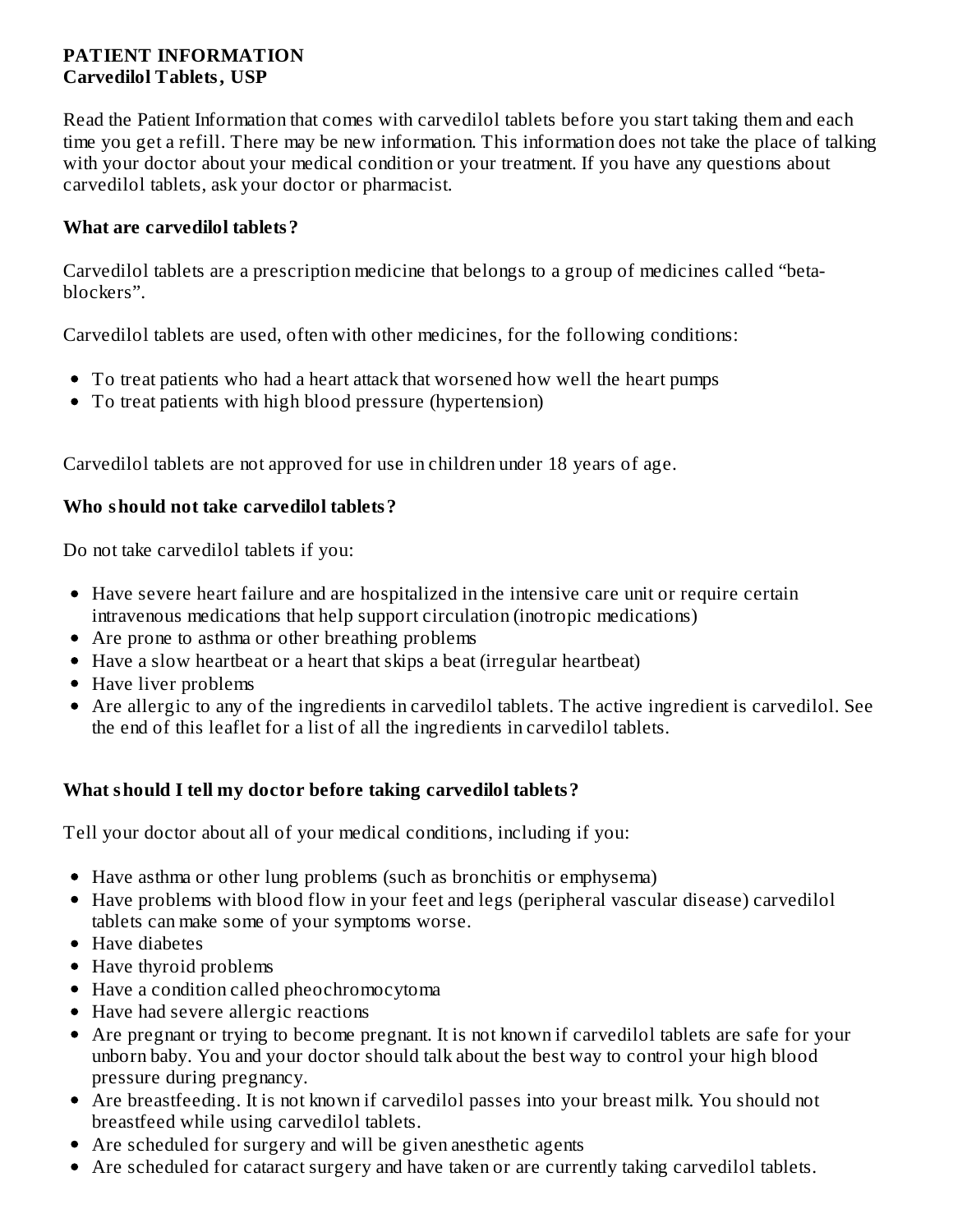Are taking prescription or non-prescription medicines, vitamins, and herbal supplements. Carvedilol tablets and certain other medicines can affect each other and cause serious side effects. Carvedilol tablets may affect the way other medicines work. Also, other medicines may affect how well carvedilol tablets work.

Keep a list of all the medicines you take. Show this list to your doctor and pharmacist before you start a new medicine.

## **How should I take carvedilol tablets?**

It is important for you to take your medicine every day as directed by your doctor. If you stop **taking carvedilol tablets suddenly, you could have chest pain and/or a heart attack. If your doctor decides that you should stop taking carvedilol tablets, your doctor may slowly lower your dos e over a period of time before stopping them completely.**

- Take carvedilol tablets exactly as prescribed. Your doctor will tell you how many tablets to take and how often. In order to minimize possible side effects, your doctor might begin with a low dose and then slowly increase the dose.
- **Do not stop taking carvedilol tablets and do not change the amount of carvedilol tablets you take without talking to your doctor.**
- Tell your doctor if you gain weight or have trouble breathing while taking carvedilol tablets.
- Take carvedilol tablets with food.
- If you miss a dose of carvedilol tablets, take your dose as soon as you remember, unless it is time to take your next dose. Take your next dose at the usual time. Do not take 2 doses at the same time.
- If you take too much carvedilol, call your doctor or poison control center right away.

## **What should I avoid while taking carvedilol tablets?**

Carvedilol tablets can cause you to feel dizzy, tired, or faint. Do not drive a car, use machinery, or do anything that needs you to be alert if you have these symptoms.

## **What are possible side effects of carvedilol tablets?**

- Low blood pressure (which may cause dizziness or fainting when you stand up). If these happen, sit or lie down right away and tell your doctor.
- **Tiredness.** If you feel tired or dizzy you should not drive, use machinery, or do anything that needs you to be alert.
- Slow heartbeat.
- Changes in your blood sugar. If you have diabetes, tell your doctor if you have any changes in your blood sugar levels.
- Carvedilol tablets may hide some of the symptoms of low blood sugar, especially a fast heartbeat.
- Carvedilol tablets may mask the symptoms of hyperthyroidism (overactive thyroid).
- Worsening of severe allergic reactions.
- Rare but serious allergic reactions (including hives or swelling of the face, lips, tongue, and/or throat that may cause difficulty in breathing or swallowing) have happened in patients who were on carvedilol tablets. These reactions can be life-threatening.

Other side effects of carvedilol tablets include shortness of breath, weight gain, diarrhea, and fewer tears or dry eyes that become bothersome if you wear contact lenses.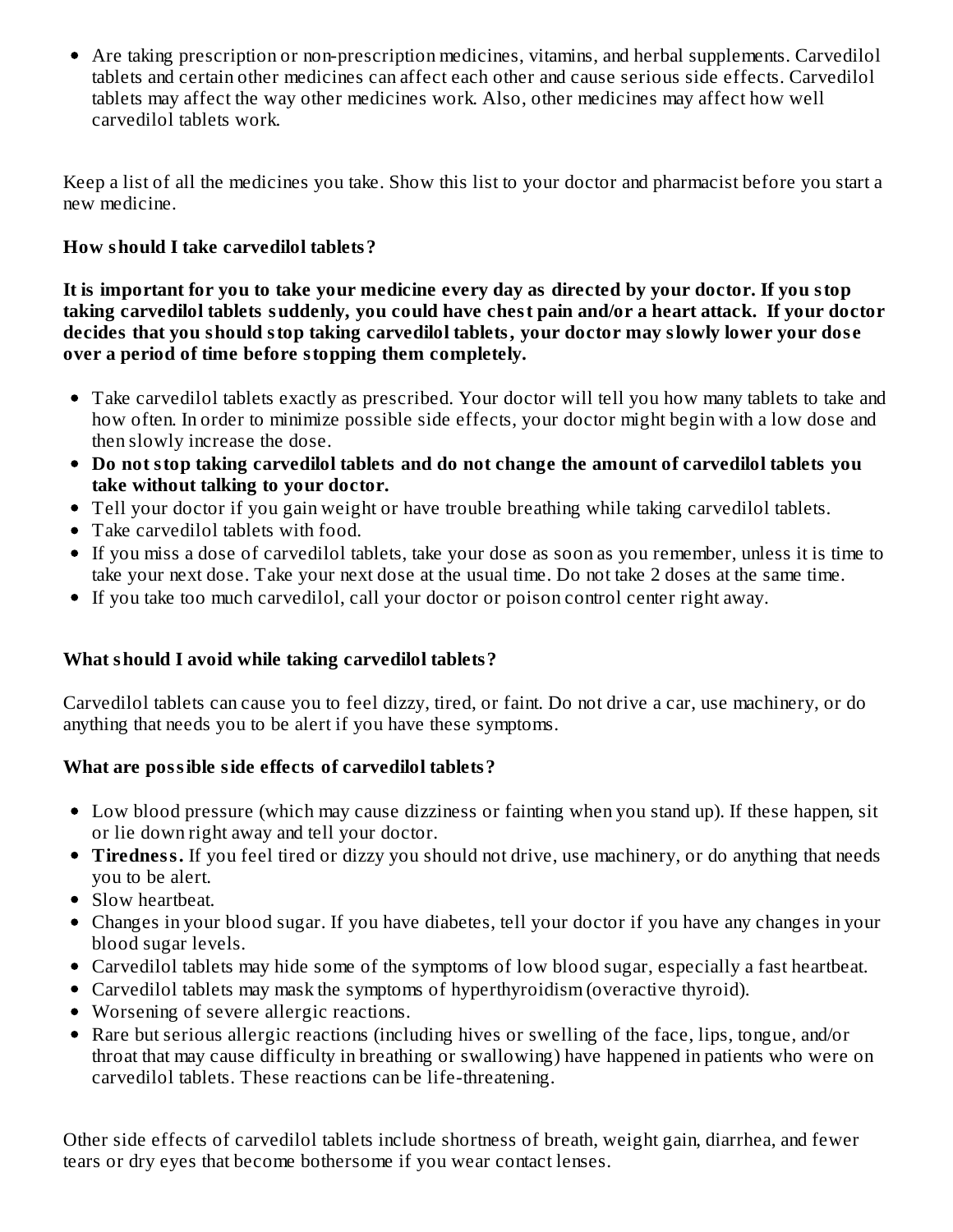Call your doctor if you have any side effects that bother you or don't go away.

## **How should I store carvedilol tablets?**

- Store carvedilol tablets at 20 to 25°C (68 to 77°F). Keep the tablets dry.
- Safely, throw away carvedilol tablets that are out of date or no longer needed.
- Keep carvedilol tablets and all medicines out of the reach of children.

#### **General information about carvedilol tablets**

Medicines are sometimes prescribed for conditions other than those described in patient information leaflets. Do not use carvedilol tablets for a condition for which it was not prescribed. Do not give carvedilol tablets to other people, even if they have the same symptoms you have. They may harm them.

This leaflet summarizes the most important information about carvedilol tablets. If you would like more information, talk with your doctor. You can ask your doctor or pharmacist for information about carvedilol tablets that is written for healthcare professionals. You can also find out more about carvedilol tablets by calling 1-866-850-2876. This call is free.

## **What are the ingredients in carvedilol tablets?**

Active Ingredient: Carvedilol.

Inactive Ingredients: lactose monohydrate, colloidal silicon dioxide, crospovidone, povidone, sucrose, magnesium stearate, polyethylene glycol 400, polysorbate 80, titanium dioxide, and hypromellose.

Carvedilol tablets come in the following strengths: 3.125 mg, 6.25 mg, 12.5 mg, or 25 mg.

## **What is high blood pressure (hypertension)?**

Blood pressure is the force of blood in your blood vessels when your heart beats and when your heart rests. You have high blood pressure when the force is too much. High blood pressure makes the heart work harder to pump blood through the body and causes damage to blood vessels. Carvedilol tablets can help your blood vessels relax so your blood pressure is lower. Medicines that lower blood pressure may lower your chance of having a stroke or heart attack.

Manufactured by: **Aurolife Pharma LLC** Dayton, NJ 08810

Manufactured for: **Aurobindo Pharma USA, Inc.** Dayton, NJ 08810

Revised: 04/2011

## **PACKAGE LABEL-PRINCIPAL DISPLAY PANEL - 3.125 mg (1000 Tablet Bottle)**

**NDC 13107-142-99**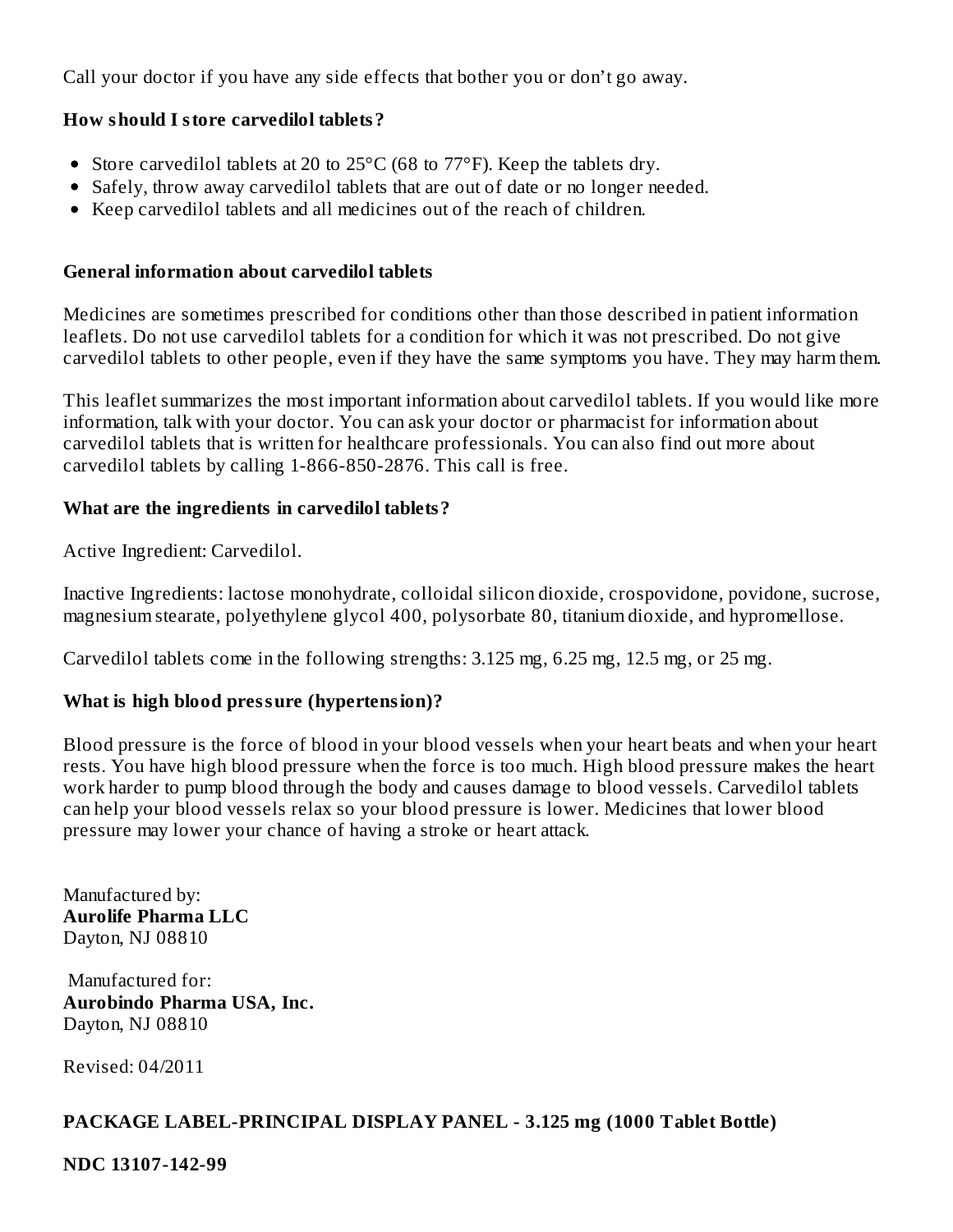**Carvedilol Tablets, USP 3.125 mg Pharmacist: Dispens e the accompanying Patient Information Leaflet to each patient. Rx only 1000 Tablets AUROBINDO**



#### **PACKAGE LABEL-PRINCIPAL DISPLAY PANEL - 6.25 mg (1000 Tablet Bottle)**

**NDC 13107-143-99 Carvedilol Tablets, USP 6.25 mg Pharmacist: Dispens e the accompanying Patient Information Leaflet to each patient. Rx only 1000 Tablets AUROBINDO**



#### **PACKAGE LABEL-PRINCIPAL DISPLAY PANEL - 12.5 mg (1000 Tablet Bottle)**

**NDC 13107-144-99 Carvedilol Tablets, USP**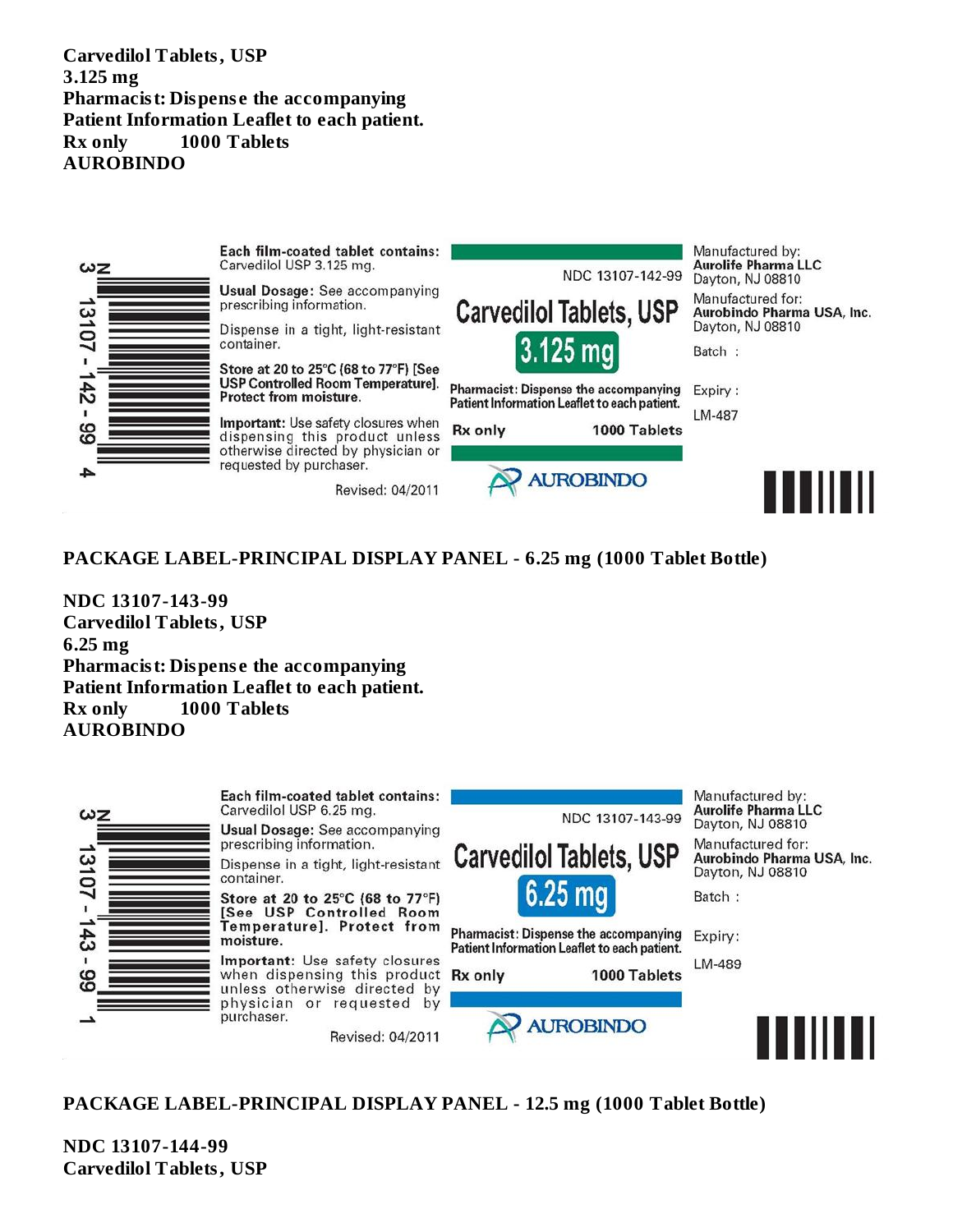#### **12.5 mg Pharmacist: Dispens e the accompanying Patient Information Leaflet to each patient. Rx only 1000 Tablets AUROBINDO**



#### **PACKAGE LABEL-PRINCIPAL DISPLAY PANEL - 25 mg (1000 Tablet Bottle)**

**NDC 13107-145-99 Carvedilol Tablets, USP 25 mg Pharmacist: Dispens e the accompanying Patient Information Leaflet to each patient. Rx only 1000 Tablets AUROBINDO**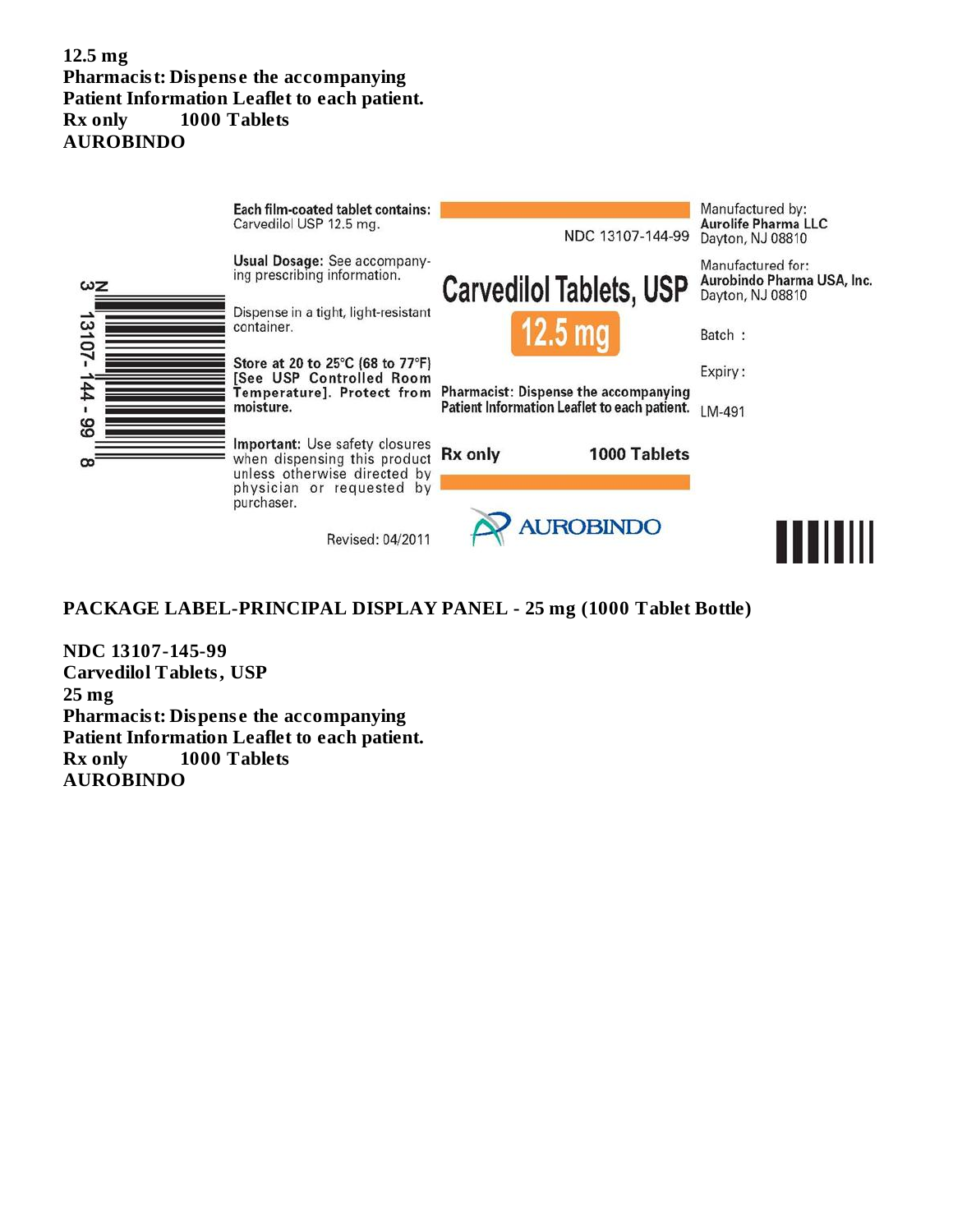|                                                     | Each film-coated tablet contains:<br>Carvedilol USP 25 mg.                                                                  | NDC 13107-145-99                                                                             | Manufactured by:<br><b>Aurolife Pharma LLC</b><br>Dayton, NJ 08810  |
|-----------------------------------------------------|-----------------------------------------------------------------------------------------------------------------------------|----------------------------------------------------------------------------------------------|---------------------------------------------------------------------|
| ωΖ                                                  | Usual Dosage: See accompany-<br>ing prescribing information.                                                                | <b>Carvedilol Tablets, USP</b>                                                               | Manufactured for:<br>Aurobindo Pharma USA, Inc.<br>Dayton, NJ 08810 |
| ∸<br>13107                                          | Dispense in a tight, light-resistant<br>container.                                                                          | <b>25 mg</b>                                                                                 | Batch:                                                              |
|                                                     | Store at 20 to 25°C (68 to 77°F)<br>See USP Controlled Room                                                                 |                                                                                              | Expiry:                                                             |
| 45                                                  | Temperature]. Protect from<br>moisture.                                                                                     | <b>Pharmacist: Dispense the accompanying</b><br>Patient Information Leaflet to each patient. | LM-493                                                              |
| 66<br>c                                             | Important: Use safety closures<br>when dispensing this product<br>unless otherwise directed by<br>physician or requested by | <b>Rx</b> only<br>1000 Tablets                                                               |                                                                     |
|                                                     | purchaser.<br>Revised: 04/2011                                                                                              | <b>AUROBINDO</b>                                                                             | Ш                                                                   |
| <b>CARVEDILOL</b><br>carvedilol tablet, film coated |                                                                                                                             |                                                                                              |                                                                     |

| <b>Product Information</b>                                                 |                         |  |                          |  |               |
|----------------------------------------------------------------------------|-------------------------|--|--------------------------|--|---------------|
| Product Type                                                               | HUMAN PRESCRIPTION DRUG |  | Item Code (Source)       |  | NDC:13107-142 |
| <b>Route of Administration</b>                                             | ORAL                    |  |                          |  |               |
|                                                                            |                         |  |                          |  |               |
|                                                                            |                         |  |                          |  |               |
| <b>Active Ingredient/Active Moiety</b>                                     |                         |  |                          |  |               |
|                                                                            | <b>Ingredient Name</b>  |  | <b>Basis of Strength</b> |  | Strength      |
| CARVEDILOL (UNII: 0K47UL67F2) (CARVEDILOL - UNII:0K47UL67F2)<br>CARVEDILOL |                         |  |                          |  | $3.125$ mg    |
|                                                                            |                         |  |                          |  |               |
| <b>Inactive Ingredients</b>                                                |                         |  |                          |  |               |
|                                                                            | <b>Ingredient Name</b>  |  |                          |  | Strength      |
| LACTOSE MONOHYDRATE (UNII: EWQ57Q8I5X)                                     |                         |  |                          |  |               |
| <b>SILICON DIO XIDE (UNII: ETJ7Z6XBU4)</b>                                 |                         |  |                          |  |               |
| CROSPOVIDONE (UNII: 68401960MK)                                            |                         |  |                          |  |               |
| PO VIDO NE K30 (UNII: U725QWY32X)                                          |                         |  |                          |  |               |
| SUCROSE (UNII: C151H8 M554)                                                |                         |  |                          |  |               |
| MAGNESIUM STEARATE (UNII: 70097M6I30)                                      |                         |  |                          |  |               |
| POLYETHYLENE GLYCOL 400 (UNII: B697894SGQ)                                 |                         |  |                          |  |               |

**POLYSORBATE 8 0** (UNII: 6OZP39ZG8H)

**TITANIUM DIOXIDE** (UNII: 15FIX9V2JP)

**HYPROMELLOSE 2 9 10 ( 5 MPA.S)** (UNII: R75537T0T4)

| <b>Product Characteristics</b> |                            |             |          |
|--------------------------------|----------------------------|-------------|----------|
| Color                          | WHITE (White to Off-white) | Score       | no score |
| <b>Shape</b>                   | OVAL '                     | <b>Size</b> | 6mm      |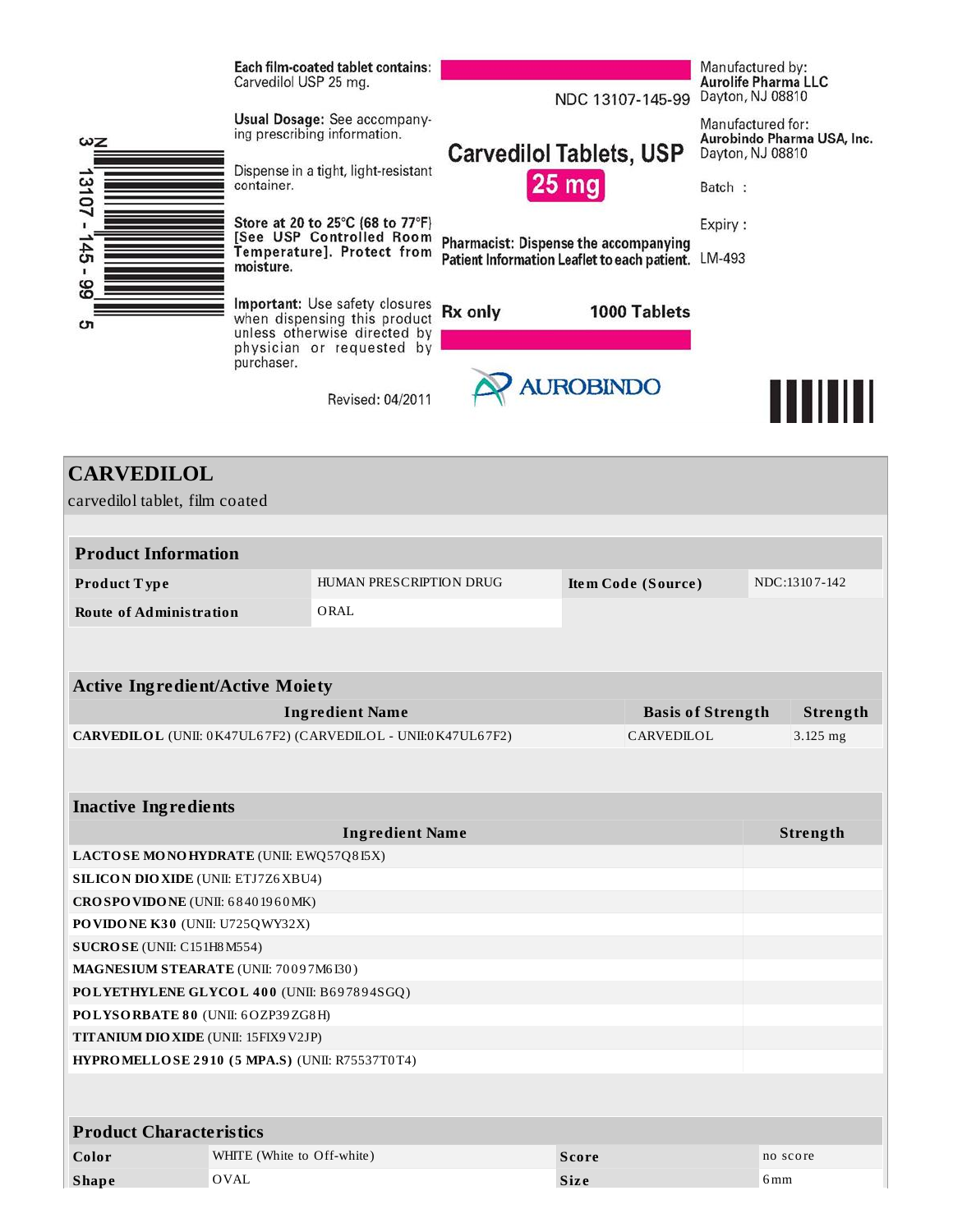| Flavor      |                                                |  |                            |                                                              |                    |                             |            |                          | E:01          |                           |
|-------------|------------------------------------------------|--|----------------------------|--------------------------------------------------------------|--------------------|-----------------------------|------------|--------------------------|---------------|---------------------------|
|             | <b>Imprint Code</b><br><b>Contains</b>         |  |                            |                                                              |                    |                             |            |                          |               |                           |
|             |                                                |  |                            |                                                              |                    |                             |            |                          |               |                           |
|             |                                                |  |                            |                                                              |                    |                             |            |                          |               |                           |
|             | Packaging                                      |  |                            |                                                              |                    |                             |            |                          |               |                           |
| #           | <b>Item Code</b>                               |  |                            | <b>Package Description</b>                                   |                    | <b>Marketing Start Date</b> |            |                          |               | <b>Marketing End Date</b> |
|             | 1 NDC:13107-142-01                             |  | 100 in 1 BOTTLE            |                                                              |                    |                             |            |                          |               |                           |
|             | 2 NDC:13107-142-05                             |  | 500 in 1 BOTTLE            |                                                              |                    |                             |            |                          |               |                           |
|             | 3 NDC:13107-142-99                             |  | 1000 in 1 BOTTLE           |                                                              |                    |                             |            |                          |               |                           |
|             |                                                |  |                            |                                                              |                    |                             |            |                          |               |                           |
|             |                                                |  |                            |                                                              |                    |                             |            |                          |               |                           |
|             | <b>Marketing Information</b>                   |  |                            |                                                              |                    |                             |            |                          |               |                           |
|             | <b>Marketing Category</b>                      |  |                            | <b>Application Number or Monograph Citation</b>              |                    | <b>Marketing Start Date</b> |            |                          |               | <b>Marketing End Date</b> |
| <b>ANDA</b> |                                                |  | ANDA078332                 |                                                              |                    | 03/23/2009                  |            |                          |               |                           |
|             |                                                |  |                            |                                                              |                    |                             |            |                          |               |                           |
|             |                                                |  |                            |                                                              |                    |                             |            |                          |               |                           |
|             | <b>CARVEDILOL</b>                              |  |                            |                                                              |                    |                             |            |                          |               |                           |
|             | carvedilol tablet, film coated                 |  |                            |                                                              |                    |                             |            |                          |               |                           |
|             |                                                |  |                            |                                                              |                    |                             |            |                          |               |                           |
|             |                                                |  |                            |                                                              |                    |                             |            |                          |               |                           |
|             | <b>Product Information</b>                     |  |                            |                                                              |                    |                             |            |                          |               |                           |
|             | Product Type                                   |  |                            | HUMAN PRESCRIPTION DRUG                                      | Item Code (Source) |                             |            |                          | NDC:13107-143 |                           |
|             | <b>Route of Administration</b>                 |  |                            | ORAL                                                         |                    |                             |            |                          |               |                           |
|             |                                                |  |                            |                                                              |                    |                             |            |                          |               |                           |
|             |                                                |  |                            |                                                              |                    |                             |            |                          |               |                           |
|             | <b>Active Ingredient/Active Moiety</b>         |  |                            |                                                              |                    |                             |            |                          |               |                           |
|             |                                                |  |                            | <b>Ingredient Name</b>                                       |                    |                             |            | <b>Basis of Strength</b> |               | Strength                  |
|             |                                                |  |                            | CARVEDILOL (UNII: 0K47UL67F2) (CARVEDILOL - UNII:0K47UL67F2) |                    |                             | CARVEDILOL |                          |               | 6.25 mg                   |
|             |                                                |  |                            |                                                              |                    |                             |            |                          |               |                           |
|             |                                                |  |                            |                                                              |                    |                             |            |                          |               |                           |
|             | <b>Inactive Ingredients</b>                    |  |                            |                                                              |                    |                             |            |                          |               |                           |
|             |                                                |  |                            | <b>Ingredient Name</b>                                       |                    |                             |            |                          |               | Strength                  |
|             | LACTOSE MONOHYDRATE (UNII: EWQ57Q8I5X)         |  |                            |                                                              |                    |                             |            |                          |               |                           |
|             | <b>SILICON DIO XIDE (UNII: ETJ7Z6 XBU4)</b>    |  |                            |                                                              |                    |                             |            |                          |               |                           |
|             | CROSPOVIDONE (UNII: 68401960MK)                |  |                            |                                                              |                    |                             |            |                          |               |                           |
|             | PO VIDO NE K30 (UNII: U725QWY32X)              |  |                            |                                                              |                    |                             |            |                          |               |                           |
|             | SUCROSE (UNII: C151H8 M554)                    |  |                            |                                                              |                    |                             |            |                          |               |                           |
|             | MAGNESIUM STEARATE (UNII: 70097M6I30)          |  |                            |                                                              |                    |                             |            |                          |               |                           |
|             | POLYETHYLENE GLYCOL 400 (UNII: B697894SGQ)     |  |                            |                                                              |                    |                             |            |                          |               |                           |
|             | POLYSORBATE 80 (UNII: 6OZP39ZG8H)              |  |                            |                                                              |                    |                             |            |                          |               |                           |
|             | <b>TITANIUM DIO XIDE (UNII: 15FIX9V2JP)</b>    |  |                            |                                                              |                    |                             |            |                          |               |                           |
|             | HYPROMELLOSE 2910 (5 MPA.S) (UNII: R75537T0T4) |  |                            |                                                              |                    |                             |            |                          |               |                           |
|             |                                                |  |                            |                                                              |                    |                             |            |                          |               |                           |
|             |                                                |  |                            |                                                              |                    |                             |            |                          |               |                           |
|             | <b>Product Characteristics</b>                 |  |                            |                                                              |                    |                             |            |                          |               |                           |
| Color       |                                                |  | WHITE (White to Off-white) |                                                              |                    | <b>Score</b>                |            |                          |               | no score                  |

**Shape** OVAL **Siz e** 8mm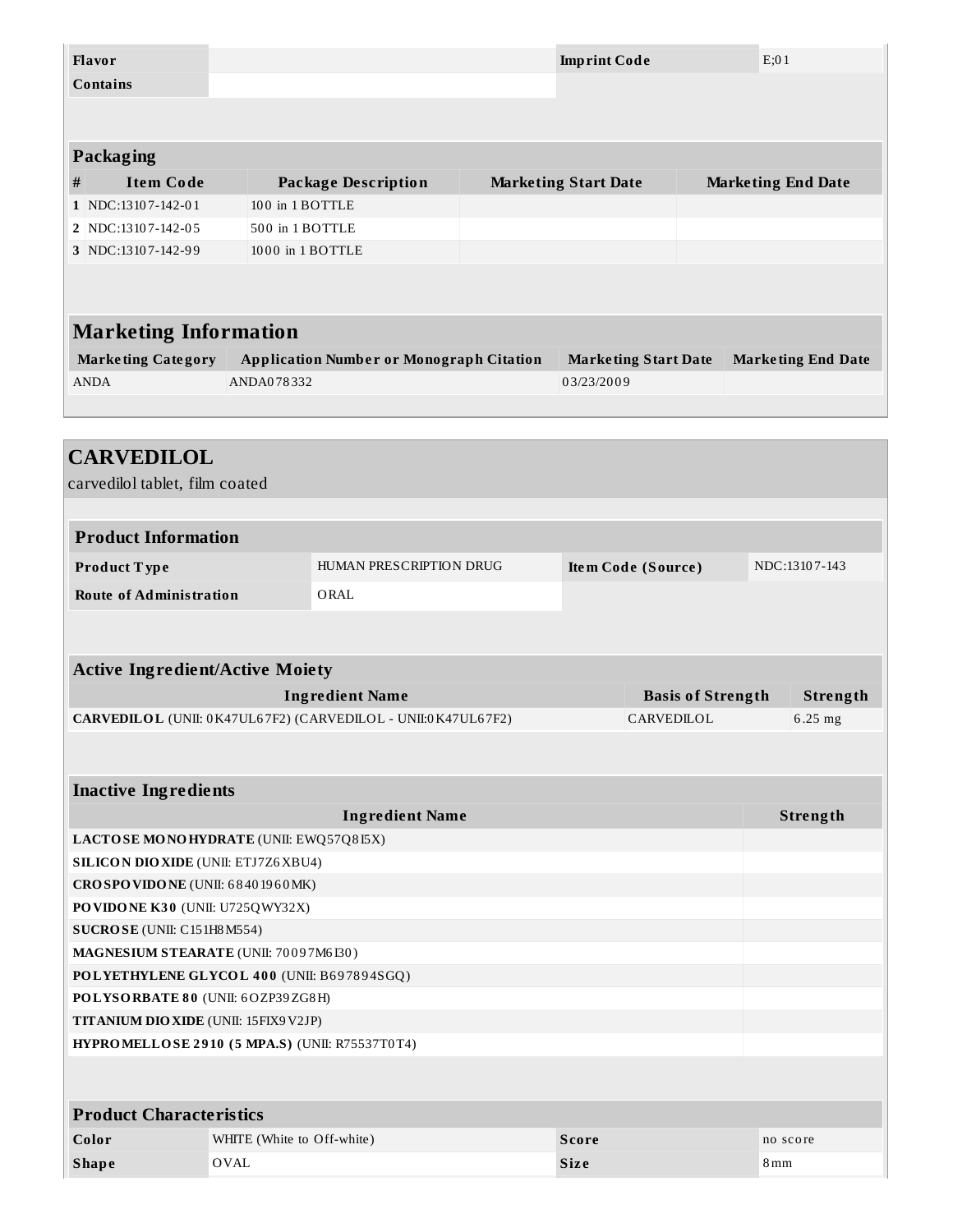| Flavor                                         |                            |                                                              |  | <b>Imprint Code</b>         |                          | E;02                      |  |
|------------------------------------------------|----------------------------|--------------------------------------------------------------|--|-----------------------------|--------------------------|---------------------------|--|
| <b>Contains</b>                                |                            |                                                              |  |                             |                          |                           |  |
|                                                |                            |                                                              |  |                             |                          |                           |  |
|                                                |                            |                                                              |  |                             |                          |                           |  |
| Packaging                                      |                            |                                                              |  |                             |                          |                           |  |
| <b>Item Code</b><br>#                          |                            | <b>Package Description</b>                                   |  | <b>Marketing Start Date</b> |                          | <b>Marketing End Date</b> |  |
| 1 NDC:13107-143-01                             | 100 in 1 BOTTLE            |                                                              |  |                             |                          |                           |  |
| 2 NDC:13107-143-05                             | 500 in 1 BOTTLE            |                                                              |  |                             |                          |                           |  |
| 3 NDC:13107-143-99                             | 1000 in 1 BOTTLE           |                                                              |  |                             |                          |                           |  |
|                                                |                            |                                                              |  |                             |                          |                           |  |
|                                                |                            |                                                              |  |                             |                          |                           |  |
| <b>Marketing Information</b>                   |                            |                                                              |  |                             |                          |                           |  |
| <b>Marketing Category</b>                      |                            | <b>Application Number or Monograph Citation</b>              |  | <b>Marketing Start Date</b> |                          | <b>Marketing End Date</b> |  |
| <b>ANDA</b>                                    | ANDA078332                 |                                                              |  | 03/23/2009                  |                          |                           |  |
|                                                |                            |                                                              |  |                             |                          |                           |  |
|                                                |                            |                                                              |  |                             |                          |                           |  |
| <b>CARVEDILOL</b>                              |                            |                                                              |  |                             |                          |                           |  |
|                                                |                            |                                                              |  |                             |                          |                           |  |
| carvedilol tablet, film coated                 |                            |                                                              |  |                             |                          |                           |  |
|                                                |                            |                                                              |  |                             |                          |                           |  |
| <b>Product Information</b>                     |                            |                                                              |  |                             |                          |                           |  |
| Product Type                                   |                            | HUMAN PRESCRIPTION DRUG                                      |  | Item Code (Source)          |                          | NDC:13107-144             |  |
| <b>Route of Administration</b>                 |                            | ORAL                                                         |  |                             |                          |                           |  |
|                                                |                            |                                                              |  |                             |                          |                           |  |
|                                                |                            |                                                              |  |                             |                          |                           |  |
| <b>Active Ingredient/Active Moiety</b>         |                            |                                                              |  |                             |                          |                           |  |
|                                                |                            | <b>Ingredient Name</b>                                       |  |                             | <b>Basis of Strength</b> | Strength                  |  |
|                                                |                            | CARVEDILOL (UNII: 0K47UL67F2) (CARVEDILOL - UNII:0K47UL67F2) |  |                             | CARVEDILOL               | 12.5 mg                   |  |
|                                                |                            |                                                              |  |                             |                          |                           |  |
|                                                |                            |                                                              |  |                             |                          |                           |  |
| <b>Inactive Ingredients</b>                    |                            |                                                              |  |                             |                          |                           |  |
|                                                |                            | <b>Ingredient Name</b>                                       |  |                             |                          | Strength                  |  |
| LACTOSE MONOHYDRATE (UNII: EWQ57Q8I5X)         |                            |                                                              |  |                             |                          |                           |  |
| <b>SILICON DIO XIDE (UNII: ETJ7Z6 XBU4)</b>    |                            |                                                              |  |                             |                          |                           |  |
| CROSPOVIDONE (UNII: 68401960MK)                |                            |                                                              |  |                             |                          |                           |  |
| PO VIDONE K30 (UNII: U725QWY32X)               |                            |                                                              |  |                             |                          |                           |  |
| SUCROSE (UNII: C151H8M554)                     |                            |                                                              |  |                             |                          |                           |  |
| MAGNESIUM STEARATE (UNII: 70097M6I30)          |                            |                                                              |  |                             |                          |                           |  |
| POLYETHYLENE GLYCOL 400 (UNII: B697894SGQ)     |                            |                                                              |  |                             |                          |                           |  |
| POLYSORBATE 80 (UNII: 6OZP39ZG8H)              |                            |                                                              |  |                             |                          |                           |  |
| <b>TITANIUM DIO XIDE (UNII: 15FIX9 V2JP)</b>   |                            |                                                              |  |                             |                          |                           |  |
| HYPROMELLOSE 2910 (5 MPA.S) (UNII: R75537T0T4) |                            |                                                              |  |                             |                          |                           |  |
|                                                |                            |                                                              |  |                             |                          |                           |  |
|                                                |                            |                                                              |  |                             |                          |                           |  |
| <b>Product Characteristics</b>                 |                            |                                                              |  |                             |                          |                           |  |
| Color                                          | WHITE (White to Off-white) |                                                              |  | <b>Score</b>                |                          | no score                  |  |
| <b>Shape</b>                                   | <b>OVAL</b>                |                                                              |  | <b>Size</b>                 |                          | 11mm                      |  |
| Flavor                                         |                            |                                                              |  | <b>Imprint Code</b>         |                          | E;03                      |  |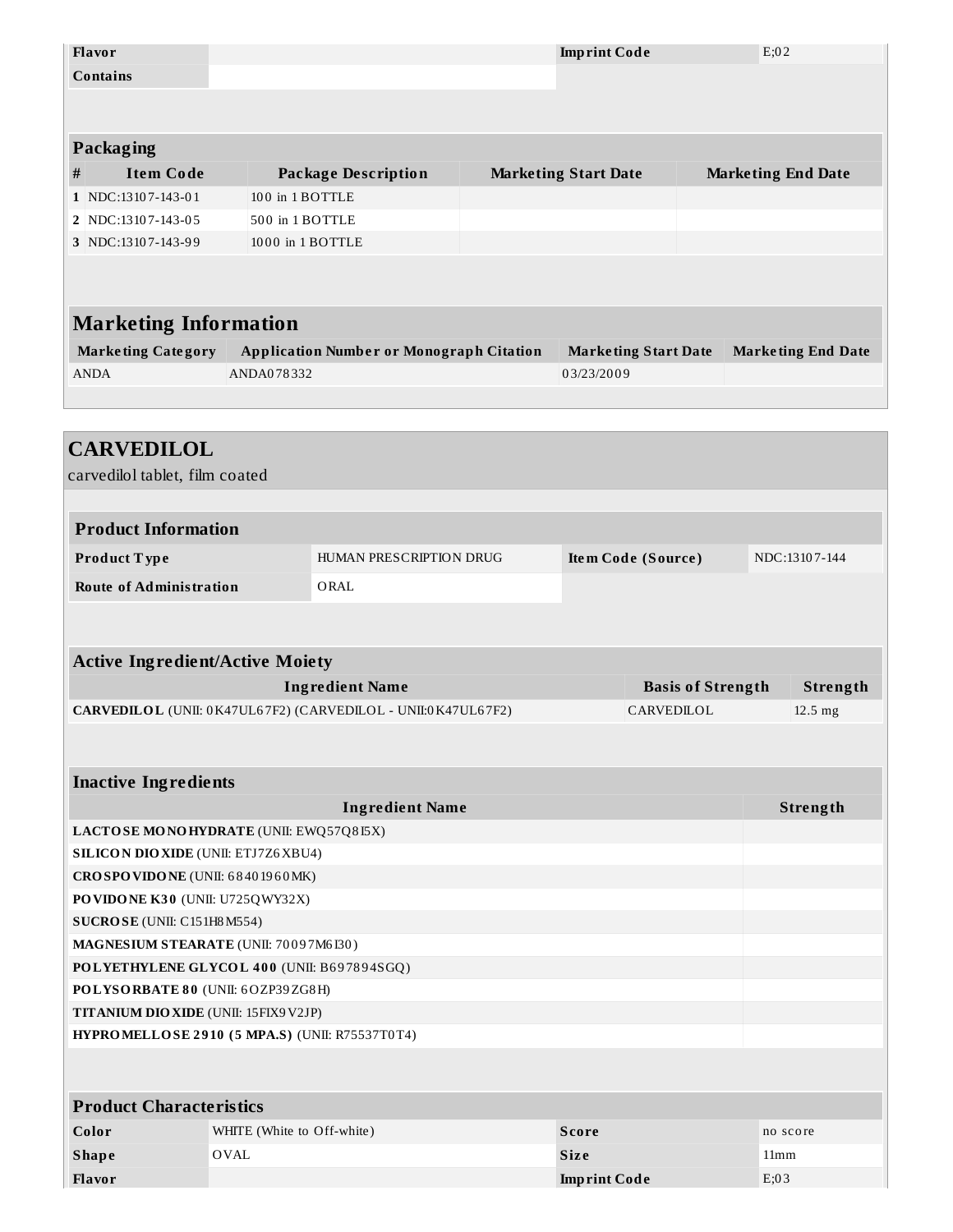|   | <b>Contains</b>                                                                                                                          |                  |                                                              |                             |  |                          |  |                           |
|---|------------------------------------------------------------------------------------------------------------------------------------------|------------------|--------------------------------------------------------------|-----------------------------|--|--------------------------|--|---------------------------|
|   |                                                                                                                                          |                  |                                                              |                             |  |                          |  |                           |
|   | Packaging                                                                                                                                |                  |                                                              |                             |  |                          |  |                           |
| # | <b>Item Code</b>                                                                                                                         |                  | <b>Package Description</b>                                   | <b>Marketing Start Date</b> |  |                          |  | <b>Marketing End Date</b> |
|   | 1 NDC:13107-144-01                                                                                                                       | 100 in 1 BOTTLE  |                                                              |                             |  |                          |  |                           |
|   | 2 NDC:13107-144-05                                                                                                                       | 500 in 1 BOTTLE  |                                                              |                             |  |                          |  |                           |
|   | 3 NDC:13107-144-99                                                                                                                       | 1000 in 1 BOTTLE |                                                              |                             |  |                          |  |                           |
|   |                                                                                                                                          |                  |                                                              |                             |  |                          |  |                           |
|   |                                                                                                                                          |                  |                                                              |                             |  |                          |  |                           |
|   | <b>Marketing Information</b>                                                                                                             |                  |                                                              |                             |  |                          |  |                           |
|   | <b>Marketing Category</b><br><b>Application Number or Monograph Citation</b><br><b>Marketing End Date</b><br><b>Marketing Start Date</b> |                  |                                                              |                             |  |                          |  |                           |
|   | <b>ANDA</b>                                                                                                                              | ANDA078332       |                                                              | 03/23/2009                  |  |                          |  |                           |
|   |                                                                                                                                          |                  |                                                              |                             |  |                          |  |                           |
|   |                                                                                                                                          |                  |                                                              |                             |  |                          |  |                           |
|   | <b>CARVEDILOL</b>                                                                                                                        |                  |                                                              |                             |  |                          |  |                           |
|   | carvedilol tablet, film coated                                                                                                           |                  |                                                              |                             |  |                          |  |                           |
|   |                                                                                                                                          |                  |                                                              |                             |  |                          |  |                           |
|   | <b>Product Information</b>                                                                                                               |                  |                                                              |                             |  |                          |  |                           |
|   | Product Type                                                                                                                             |                  | HUMAN PRESCRIPTION DRUG                                      |                             |  | Item Code (Source)       |  | NDC:13107-145             |
|   |                                                                                                                                          |                  |                                                              |                             |  |                          |  |                           |
|   | <b>Route of Administration</b>                                                                                                           |                  | ORAL                                                         |                             |  |                          |  |                           |
|   |                                                                                                                                          |                  |                                                              |                             |  |                          |  |                           |
|   |                                                                                                                                          |                  |                                                              |                             |  |                          |  |                           |
|   | <b>Active Ingredient/Active Moiety</b>                                                                                                   |                  |                                                              |                             |  |                          |  |                           |
|   |                                                                                                                                          |                  | <b>Ingredient Name</b>                                       |                             |  | <b>Basis of Strength</b> |  | Strength                  |
|   |                                                                                                                                          |                  | CARVEDILOL (UNII: 0K47UL67F2) (CARVEDILOL - UNII:0K47UL67F2) |                             |  | CARVEDILOL               |  |                           |

| <b>Ingredient Name</b>                                | Strength |
|-------------------------------------------------------|----------|
| LACTOSE MONOHYDRATE (UNII: EWQ57Q815X)                |          |
| <b>SILICON DIO XIDE (UNII: ETJ7Z6XBU4)</b>            |          |
| CROSPOVIDONE (UNII: 68401960MK)                       |          |
| PO VIDO NE K30 (UNII: U725QWY32X)                     |          |
| SUCROSE (UNII: C151H8 M554)                           |          |
| MAGNESIUM STEARATE (UNII: 70097M6I30)                 |          |
| POLYETHYLENE GLYCOL 400 (UNII: B697894SGQ)            |          |
| POLYSORBATE 80 (UNII: 6OZP39ZG8H)                     |          |
| <b>TITANIUM DIO XIDE (UNII: 15FIX9 V2JP)</b>          |          |
| <b>HYPROMELLOSE 2910 (5 MPA.S) (UNII: R75537T0T4)</b> |          |

| Product Characteristics |                            |                     |          |  |  |  |  |
|-------------------------|----------------------------|---------------------|----------|--|--|--|--|
| Color                   | WHITE (White to Off-white) | Score               | no score |  |  |  |  |
| Shape                   | OVAL                       | <b>Size</b>         | 13mm     |  |  |  |  |
| Flavor                  |                            | <b>Imprint Code</b> | E;04     |  |  |  |  |

٦